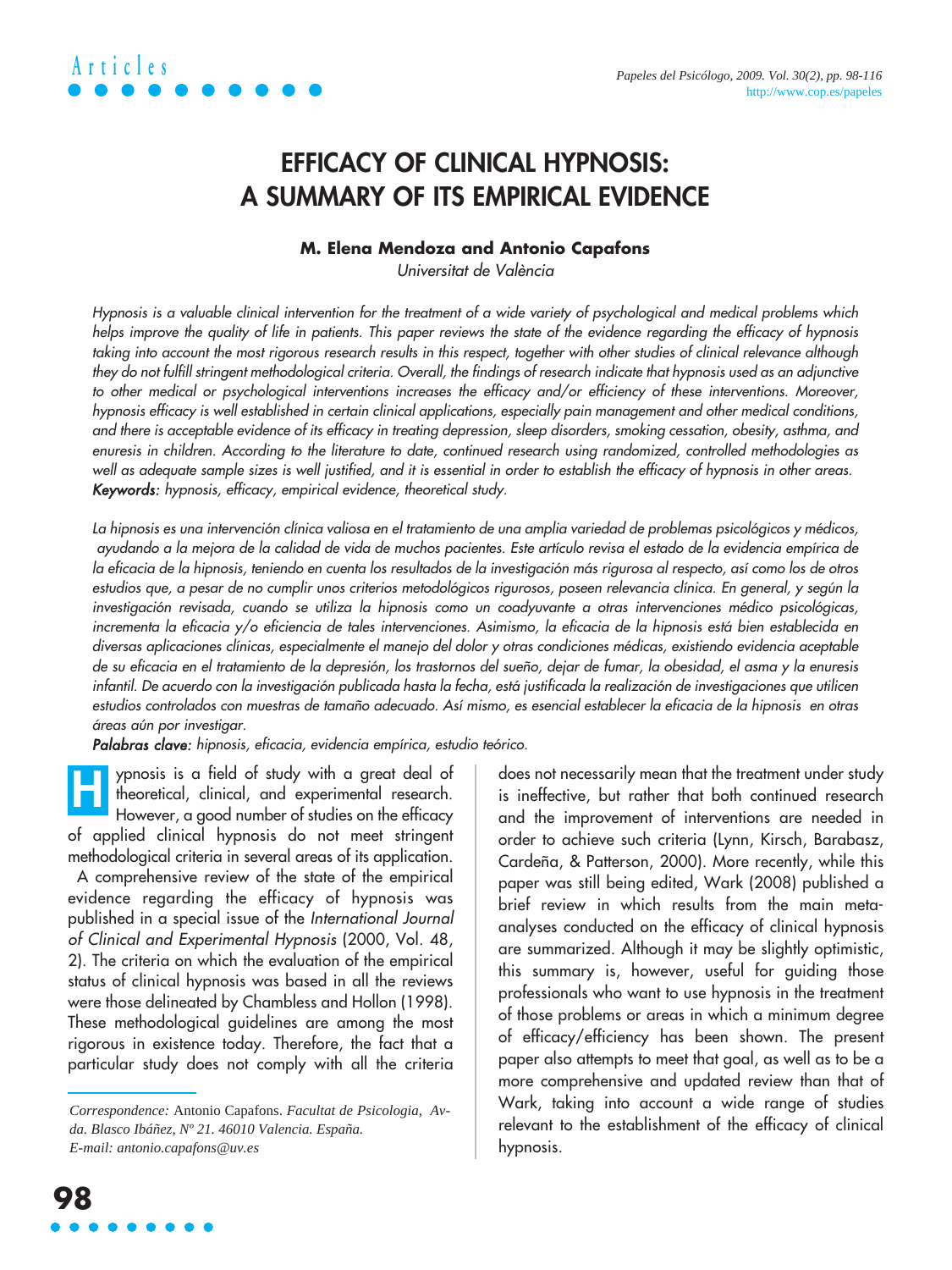#### Pain Management

One of the areas where the application of hypnosis demonstrates abundant empirical evidence as to its efficacy is in the management of both chronic and acute pain (Lynn et al, 2000, Montgomery, DuHammel & Redd, 2000). Both the acknowledgement by The National Institute of Health Technology Assessment Panel Report (1996) and the meta-analytic review by Montgomery et al. (2000) about the efficacy of hypnosis in pain management support its consideration as an efficacious, well-established, and empirically validated treatment. In Montgomery et al.'s (2000) review, it was found that hypnosis can relieve different kinds of pain in 75% of the population. Results revealed a moderate to large effect of hypnotic analgesia in reducing both clinical and experimental pain which supports the efficacy of hypnotic procedures for pain management. Moreover, the results indicated that hypnoanalgesic techniques are superior to medication, psychological placebos and other treatments, fulfilling the criteria for a well-established treatment according to Chambless and Hollon (1998).

Subsequently, Patterson and Jensen (2003) provided a comprehensive review of the literature on controlled trials of hypnosis and pain in clinical settings, excluding those studies with student volunteers that were included in Montgomery et al.'s (2000) meta-analysis. For the purposes of the review, Kihlstrom's (1985) definition of hypnosis was used, since it is wide enough to include those studies examining the effects of hypnotic analgesia, as well as sufficiently specific to take into account the primary component of hypnosis, that is, suggestion. In this way, studies examining interventions that were not defined as hypnosis by the investigators, even though they might have included suggestions, were excluded from the review. Likewise, the authors examined the studies which considered parameters such as the type of pain treated (acute vs. chronic), study design, and the nature of the control group. Results regarding acute pain studies demonstrate consistent clinical effects with hypnotic analgesia that are superior to attention or standard care control conditions, and often superior to other viable pain treatments. Findings from chronic pain studies show that hypnotic analgesia is consistently superior to no treatment but equivalent to relaxation and autogenic training for this condition. Therefore, the authors conclude that the available evidence from randomized controlled studies with clinical populations indicates that hypnosis has a reliable and significant impact on acute procedural pain and chronic pain conditions.

With regard to chronic pain exclusively, there is a recent review of controlled prospective trials of hypnosis for the treatment of patients with this problem (Elkins, Jensen, & Patterson, 2007). The findings indicate that hypnosis interventions were demonstrated to be significantly more effective than non-treatment in decreasing pain associated with a variety of chronic pain conditions. Moreover, these reductions in perceived pain were reported to be maintained for several months; and, in a few studies, hypnotic procedures proved to be more effective than non-hypnotic treatments such as physical therapy or education.

**Articles**

It is worth mentioning that hypnotic treatment is helpful for chronic-pain patients not only in achieving analgesic effects but also in anxiety management, improving sleep, and enhancing quality of life (Jensen et al., 2006).

Notwithstanding, Elkins et al. (2007) indicate that several of the studies reviewed show basic research design weaknesses, such as small sample size, lack of credible controls for placebo and /or expectation, and lack of long-term follow-ups; further investigation is required to fully determine the efficacy of hypnosis in treating chronic pain.

On the other hand, Hammond´s (2007) review on the efficacy of clinical hypnosis in the treatment of headaches and migraines concluded that hypnosis fulfills the research criteria in Clinical Psychology in order for it to be considered an efficacious and well-established treatment. Furthermore, hypnosis does not produce any side effects or risks of adverse reactions, which decreases the cost of medication associated to conventional medical treatments (Hammond, 2007).

Castel, Pérez, Sala, Padrol, and Rull (2007) treated 55 patients suffering from fibromyalgia with hypnosis. The first experimental group received hypnosis along with relaxation suggestions, the second group received hypnosis plus analgesia suggestions, and the third was treated with relaxation alone. These results showed that the greatest relief in pain intensity and in the sensorial dimension of pain was achieved by the group that received hypnosis along with analgesia suggestions, followed by the group receiving hypnosis plus relaxation suggestions. Moreover, it was found that the effect of hypnosis together with relaxation suggestions was not superior to relaxation alone.

Likewise, Karlin (2007) examined the possible mechanisms accounting for the effects of hypnotic analgesia found in the aforementioned meta-analyses,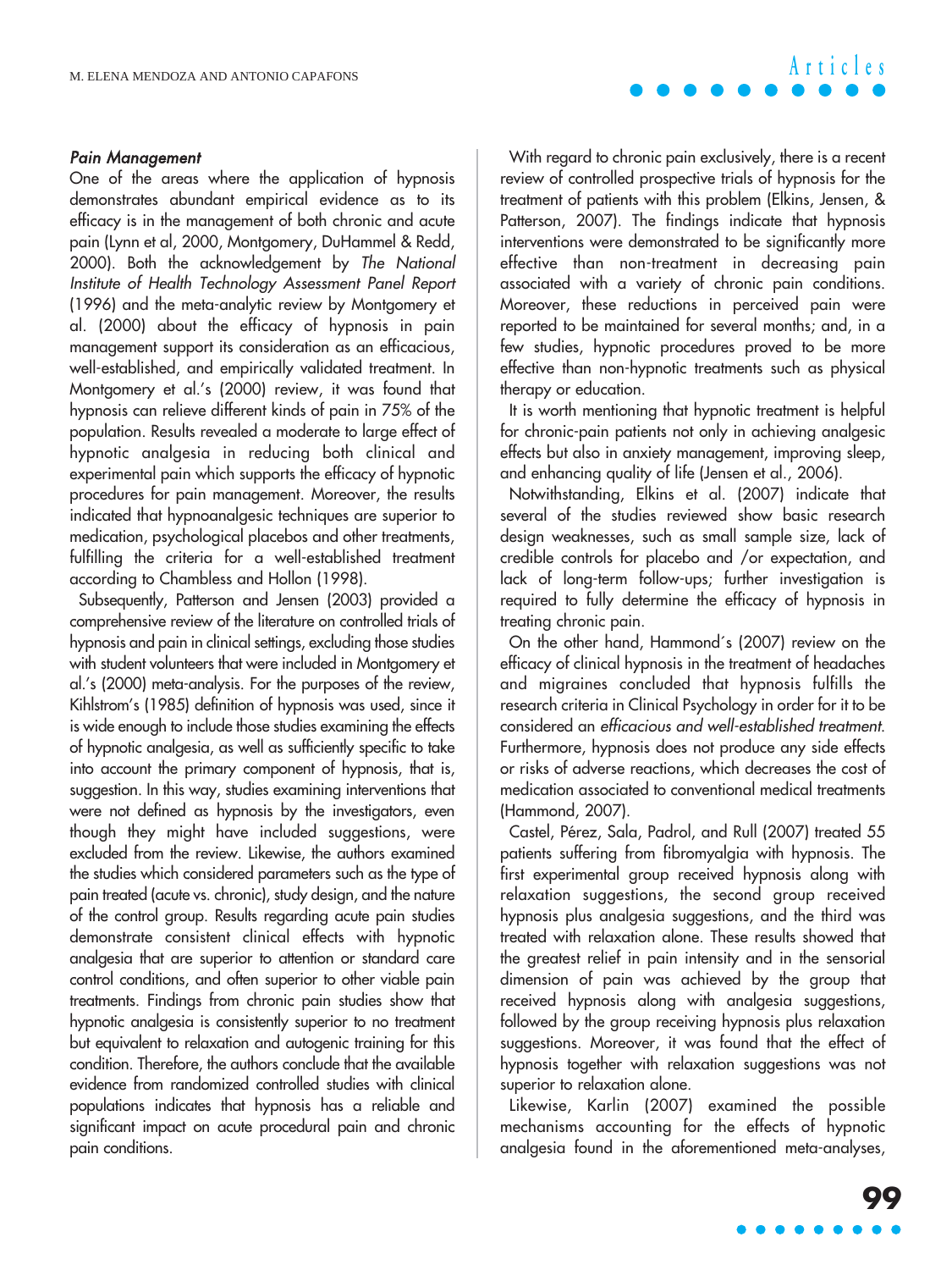namely, the ability to hallucinate the absence of painful stimuli that are present (negative hallucination), beliefs, expectancies, and distraction inherent to hypnotic analgesia suggestions, and their relationship with patient's hypnotizability.

Finally, Martínez et al. (2008) carried out a pilot study in which the efficacy of a multicomponent cognitivebehavioral treatment for fibromyalgia with and without hypnosis was compared with pharmacologic treatment alone. The results support that hypnosis as an adjunct to cognitive-behavioral treatment can be useful in the management of the symptoms of fibromyalgia.

#### Anxiety Disorders

**Articles**

Empirical research indicates that hypnosis may contribute to the efficacy of cognitive-behavioral therapy. In a study by Schoenberger, Kirsch, Gearan, Montgomery, and Parstynak (1997), a cognitive-behavioral intervention for public speaking anxiety was compared with the same intervention supplemented by hypnosis. Cognitive restructuring and in vivo exposure were common components of both treatments, whereas relaxation was substituted in the hypnosis group by hypnotic induction and suggestions. Participants were asked to improvise a speech during which they had to rate their anxiety on a scale. Anxiety was reduced in both groups; however, on subjective and behavioral measures of fear made during the impromptu speech, only the hypnotic group differed significantly from the control group. Furthermore, anxiety decreased more quickly in the participants treated with hypnosis than in those treated with cognitive-behavioral therapy alone. This is the only study in which hypnosis as an adjunct to cognitive-behavioral therapy has proven its superiority in the treatment of anxiety over non- treatment (Schoenberger, 2000).

On the other hand, Van Dyck and Spinhoven (1997) conducted a study to prove whether the combination of exposure in vivo and hypnosis is more efficacious than exposure alone for the treatment of fear and avoidance in agoraphobic patients. The results revealed that the group receiving the combined treatment did not obtain better results than the group that received the treatment with exposure alone. Furthermore, the combined treatment was not superior to the exposure treatment alone in the prevention of dropouts. The authors conclude that exposure in vivo is a highly efficacious therapeutic procedure difficult to surpass and that it works even in patients reluctant to such treatment. Imagination and hypnotic relaxation do not improve the effects of exposure to a great extent; however, if patients show interest in these techniques and their use improves their adherence to treatment, it may be very helpful to include them in interventions for agoraphobia (Van Dyck & Spinhoven, 1997).

#### **Obesity**

Hypnosis as an adjunct to cognitive-behavioral treatment for obesity is considered as "possibly efficacious" (Schoenberger, 2000) based on the findings of a study by Bolocofsky, Spinler, and Coulthard-Morris (1985), the largest study of its kind on this topic. Bolocofsky et al. (1985) compared a group that received a behavioral management program (stimuli control, relaxation, weight diary, and program reward) with another group that received the same program plus hypnosis. Both treatments consisted of one session per week for 9 weeks. At the end of treatment, both groups had lost an average of 9 pounds of weight. However, at the 8 month and 2 year follow-up, only participants in the hypnosis group had kept on losing weight and following the program rules, and the compliance with the program was significantly and consistently correlated with weight loss (Bolocofsky et al., 1985).

Even though these findings are promising, further research with more rigorous methodology is needed to establish the efficacy of hypnosis in the treatment of obesity (Schoenberger, 2000).

#### Depression

The study conducted by Alladin and Alibhai (2007) represents the first comparison of a treatment which uses hypnosis as an adjunct to a well-established psychological therapy for depression (Beck´s Cognitive Behavioral Therapy for Depression) with the same therapy without hypnosis. The results of this study indicated that both patients who received cognitive hypnotherapy and those who received cognitive-behavioral therapy improved relative to their baseline scores. However, the former showed significantly greater changes in depression, anxiety, and hopelessness than those who were treated with cognitive-behavioral therapy without hypnosis. Moreover, these improvements were maintained at the 6 and 12 month follow-ups.

Findings of this study fulfill the APA criteria for considering cognitive hypnotherapy treatment as "probably efficacious" for depression (Alladin & Alibhai, 2007).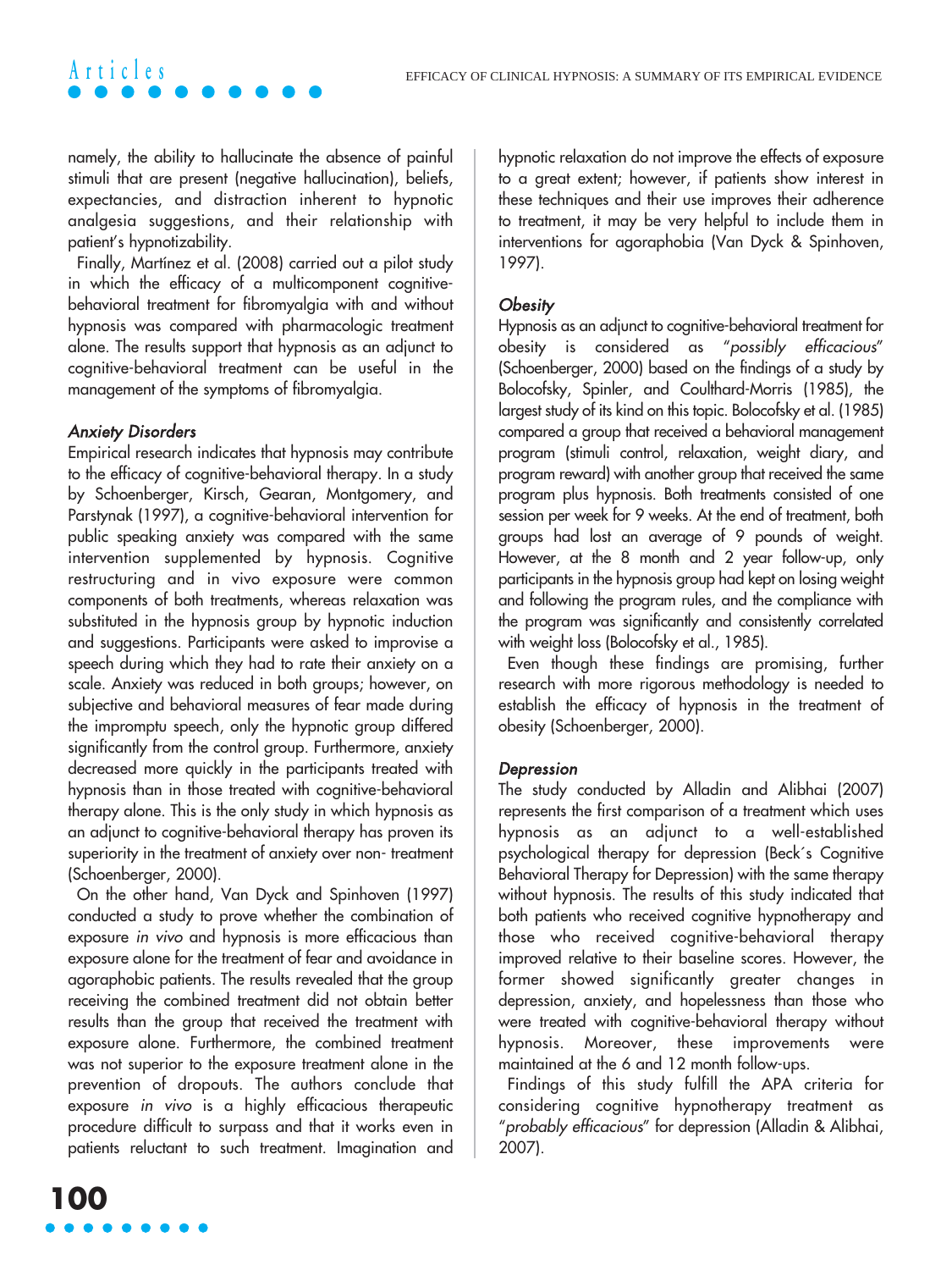#### Smoking Cessation

According to Green and Lynn's review (2000), hypnosis is classified as a "possibly efficacious" treatment for smoking cessation in accordance with the criteria of Chambless and Hollon (1998). Hypnotic interventions have proven to be more efficacious than waiting lists or non-treatment, and equivalent in effectiveness to other interventions such as behavior modification and health education. However, hypnotic procedures have not yet shown to be superior to other treatments, and evidence as to whether hypnosis achieves better results than placebo is controversial. Furthermore, specific effects of hypnosis are difficult to separate from those produced by the cognitive-behavioral and educational interventions to which hypnosis is added (Green & Lynn, 2000). Also, most studies base their results on participants' self-reports of smoking which overestimate treatment efficacy. Therefore, research including biochemical verification of abstinence is required in order to obtain valid results (Green & Lynn, 2000).

Additionally, a study by Green, Lynn, and Montgomery (2008) found gender differences in the success of interventions including hypnosis to quit smoking, the male participants being more successful than the females. This result has also been found in interventions without hypnosis (Green, Lynn, & Montgomery, 2008).

To sum up, in spite of the existent methodological problems that make it difficult to establish hypnosis efficacy, it is considered as efficacious as other available procedures. Moreover, hypnosis has the advantage of its efficiency, being briefer and less costly than other interventions, as is shown by its wide use in clinical practice for smoking cessation (e.g.: Elkins & Rajab, 2004; Elkins et al., 2006; Green, 1996; Lynn, Neufeld, Rhue, & Matorin, 1993; Mendoza, 2000).

#### Trauma

There exist many anecdotic reports and case studies claiming that hypnosis has an impact in the treatment of trauma. However, according to Cardeña's review (2000), there is only one randomized controlled study (Brom, Kleber, & Defare, 1989) that is close to fulfilling Chambless and Hollon's criteria (1998). Brom, Kleber, and Defare (1989) compared the effects of hypnotherapy, systematic desensitization, and psychodynamic psychotherapy in the treatment of post-traumatic stress. All three of these interventions proved to be more effective than a waiting-list control group both at the end of

treatment and at a 3-month follow-up, but none of them was superior to the others. However, the hypnotherapy group required fewer sessions of treatment than the other groups, and hypnosis along with desensitization were more effective than psychodynamic therapy in treating intrusion symptoms (Brom, Kleber, & Defare, 1989).

More recently, a study on the treatment of Acute Stress Disorder (Bryant et al., 2005) compared hypnosis as an adjunct to cognitive-behavioral therapy with cognitivebehavioral therapy alone, and with supportive counseling. At the end of treatment, the best of the three interventions for re-experiencing symptoms was the one including hypnosis, although at 6-month and 3-year follow-ups it showed to be equivalent to the cognitivebehavioral treatment alone. Both interventions were better than supportive counseling at all three testing times regarding symptoms of post-traumatic stress and depression.

In view of the fact that therapies used for treating trauma can easily be conducted with hypnosis and that hypnotic procedures may help modulate and integrate traumatic memories (Cardeña, 2000), hypnosis can be considered a promising intervention for ameliorating the posttraumatic symptoms of victims of trauma. Moreover, in several studies it has been demonstrated that people suffering from post-traumatic stress are highly hypnotizable, therefore, they may benefit from hypnosis more than most other patient populations (Bryant, Guthrie, & Moulds, 2001; Spiegel, Hunt, & Dondershine, 1988; Stutman & Bliss, 1985). Consequently, more research is required in this area so that hypnosis can be recognized as an empirically supported treatment for post-traumatic conditions.

#### Psychosomatic Disorders

In a recent investigation, randomized and controlled clinical studies were systematically evaluated, and a meta-analysis was conducted to evaluate the efficacy of hypnosis in treating psychosomatic disorders (Flammer & Alladin, 2007). Studies included in the meta-analysis compared groups treated with hypnosis as the only technique used, except for standard medical care, with waiting-list control groups.

The results indicated medium efficacy of hypnosis for psychosomatic disorders. However, these results should be viewed with some degree of reservation because of the limitations of this study. The authors indicated some of these: first, the lack of a distinct category for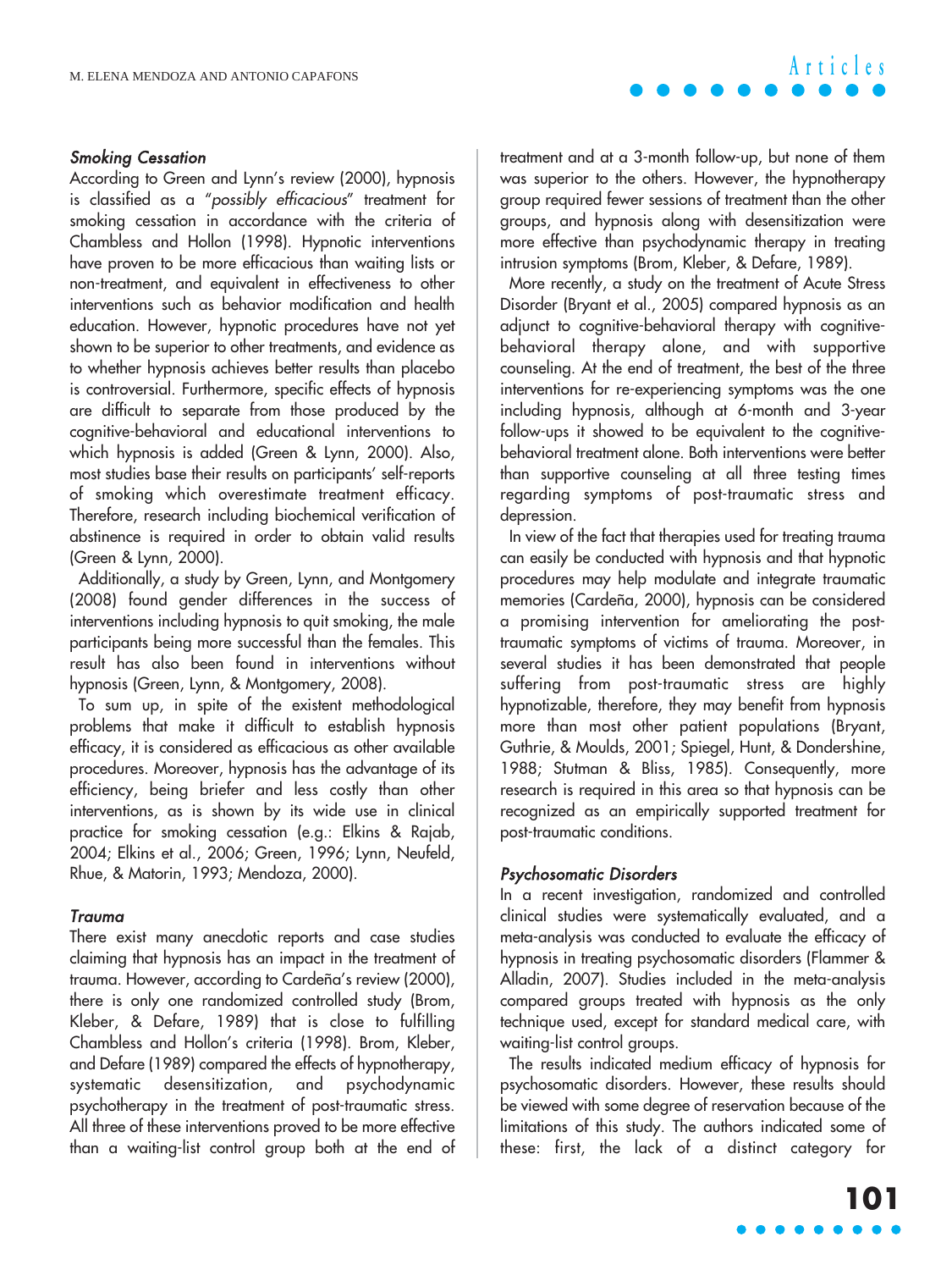psychosomatic disorders both in the ICD-10 and in the DSM-IV classification systems affects the interpretation of the meta-analysis and, the fact that there were no available studies fulfilling the criteria that assessed the efficacy of hypnosis in treating the wide range of conditions considered by the authors as psychosomatic disorders. Moreover, the effects of factors such as differences in diagnostic criteria, age, and severity of symptoms on the treatment outcome were not examined because the selected studies failed to provide sufficient information (Flammer & Alladin, 2007). Another troublesome point is that the report of long-term follow-up data was not an inclusion criterion in the meta-analysis, that is, the measurement of efficacy is circumscribed to post-intervention data.

**Articles**

Additionally, in this meta-analysis the included studies were also analyzed with respect to the hypnotic interventions utilized, which were categorized as classical hypnosis, modern hypnosis, and mixed form of hypnosis. The results indicated that the mixed and modern Ericksonian forms of hypnosis were comparatively superior to classical hypnotherapy. However, in view of the fact that classical hypnosis was predominantly used (53.6%) in the studies included in this analysis, then mixed (32.1%) and only a few studies (14.3%) used modern hypnosis, the findings relative to the superiority of the latter may be the result of a statistical artifact, and consequently, the author's conclusions regarding this should be treated with caution.

Finally, the authors also pointed out that in the studies included in the analysis, hypnosis is mainly used for the treatment of symptoms disregarding other components that may help patients deal with psychosomatic problems, such as maintaining factors, cognitions, and emotions (Flammer & Alladin, 2007). Although the authors concluded that according to their meta-analysis, hypnosis is highly effective in the treatment of psychosomatic disorders, these results are inconclusive and should be judged with caution as mentioned above. Therefore, continued research should be conducted concerning the efficacy of hypnosis not only on the symptoms of psychosomatic disorders, but also on the other components that may be maintaining these kinds of disorders.

#### **HYPNOSIS IN MEDICINE** Gastrointestinal Disorders

Irritable bowel syndrome (IBS) is a functional gastrointestinal disorder characterized by recurring symptoms of abdominal discomfort or pain associated with an altered bowel habit, either constipation or diarrhea or both. It is the most common disorder found in the practice of gastroenterology. It has a complex etiology in which emotional stress, anger, and depression affect negatively by worsening the symptoms. IBS has a significant impact on those afflicted with regard to symptom severity, disability and impaired quality of life. Conventional medical treatments for this syndrome are not satisfactory for more than half of patients who continue suffering chronic symptoms. Therefore, the therapeutic impact of other kinds of treatments has been explored. So far, hypnosis as an adjunct to cognitivebehavioral therapy is the intervention that has demonstrated empirically to be more efficacious. Several studies have shown that treatments including hypnosis have an important impact that lasts for years in most patients suffering from IBS. Moreover, hypnosis helps improve intestinal symptoms, psychological wellness, quality of life, even for those patients who did not respond to standard medical treatments (Gonsalkorale, Houghton, & Whorwell, 2002; Gonsalkorale & Whorwell, 2005; Whitehead, 2006; Whorwell, 2006). Although the mechanisms through which hypnosis is efficacious in the treatment of IBS are not yet well known, research on the subject indicates that the effects of hypnosis are associated to changes in colorectal sensitivity and the improvement of psychological factors. However, the effects on gastrointestinal motility and the autonomous nervous system are not clear and require more research (Simrén, 2006).

It is worth mentioning the studies conducted by a team from the University of Manchester in United Kingdom on the use of hypnosis as an adjunct for the treatment of IBS, and whose professionals have integrated hypnosis successfully into the gastroenterology service at the University Hospital since 1980 (Gonsalkorale, 2006; Whorwell, 2006). The treatment protocol is structured in 12 sessions for a three-month period and most patients significantly improve both their gastrointestinal symptoms and their quality of life (Gonsalkorale, 2006).

Finally, a standardized treatment of 7 sessions with hypnosis has been developed, namely, the North Caroline Protocol. It is the only approach for IBS fully scripted to standardize and ensure the uniformity of patient care. The validity of the protocol has been evaluated and has been shown to benefit more than 80% of patients (Palsson, 2006).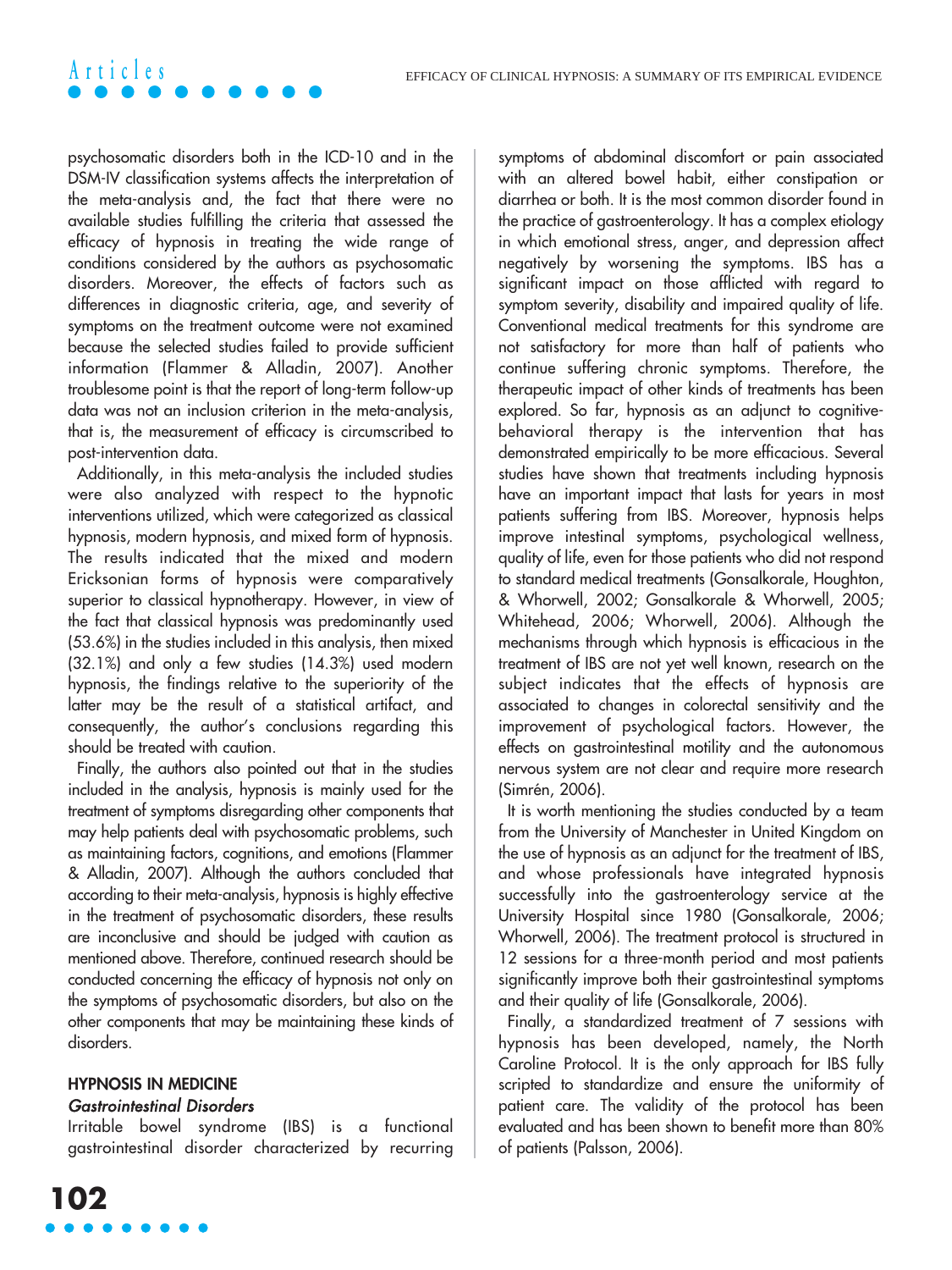#### **Diabetes**

A recent study (Xu & Cardeña, 2008) reviews the empirical literature on the effectiveness of hypnosis for diabetes management and proposes the rationale to develop a multimodal protocol with hypnosis to help patients with both psychological and physiological factors of this health problem.

Since diabetes itself can be considered as a stressor that aggravates the condition (Diment, 1991), hypnosis as an adjunct to counseling to reduce stress may be helpful in the management of both diabetes related anxiety and everyday life stress, and, thereby in the improvement of metabolic control in these patients (Diment, 1991). However, there are no large-scale studies examining the role of hypnosis in reducing stress in diabetic patients (Xu & Cardeña, 2008).

Weight control is an important factor in the management of diabetes since it is a well-established risk factor especially for T2D (Willett, Dietz, & Colditz, 1999). Even though research regarding the effectiveness of hypnosis in treating obesity is not yet conclusive, findings in several studies carried out are promising (Kirsch, Capafons, Cardeña, & Amigó, 1999; Pittler & Ernst, 2005; Vanderlinden & Vandereycken, 1994). Therefore, the use of hypnosis for weight loss in diabetic patients requires further investigation.

Diabetic patients suffer from impaired peripheral circulation especially affecting their feet. This is due to the damage of blood vessels caused by chronically high blood-glucose values. Furthermore, poor peripheral blood circulation makes the feet more prone to infection and wound healing more difficult (Xu & Cardeña, 2008). Hypnosis might be effective in increasing blood flow and in relieving the diabetic foot problem since the vascular system appears to be sensitive to psychological stimuli (Barber, 1983). In Galper, Taylor, and Cox's study (2003) hypnosis used together with thermal biofeedback resulted effective in relieving diabetic angiopathy. Therefore, the effects of hypnosis in diabetic foot care are promising but continued research is needed to fully evaluate its efficacy (Xu & Cardeña, 2008).

Other areas in which hypnosis has been used with diabetic patients are the regulation of blood glucose (Vandenbergh, Sussman, & Titus, 1966) and compliance with treatment (Ratner, Gross, Casas, & Castells, 1990). However, there is not sufficient empirical research in these areas either.

To sum up, Xu and Cardeña (2008) propose the development of a multifaceted program for the treatment of diabetes including hypnotic suggestions for increasing compliance with medical, exercise, and diet programs in order to reduce stress and favor relaxation and for the thermal vascular regulation of distal limbs.

#### Preparation for Surgery

Many patients consider surgery as a source of psychological and physical stress and experience high levels of anxiety and somatic discomfort before, during, and after many medical procedures. Hypnosis has been used as an adjunct to psychological interventions to relieve anxiety related to these procedures, as an adjunct to pharmacologic analgesia, and to teach patients coping strategies before surgery. Moreover, hypnosis has been used to reduce analgesic medication doses pre- and postsurgery, bleeding, and hospitalization time, as well as to facilitate post-operative recovery and healing (Pinnel & Covino, 2000).

Blankfield (1991) reviewed the research conducted on the effects of hypnosis, suggestions and relaxation in surgery patients, and concluded that there is sufficient support regarding the efficacy of psychological interventions in the recovery of these patients.

In a study by Faymonville et al. (1997), the effectiveness of hypnosis was compared to conventional stressreducing strategies to reduce perioperative discomfort during conscious sedation for plastic surgery. Results indicated that the hypnosis group not only needed less analgesia and less sedation, but also had greater relief from pain and anxiety before, during and after surgery. However, these findings have to be taken with some caution as the intervention was not defined as hypnosis to patients.

Montgomery, David, Winkel, Silverstein, and Bovbjerg, (2002) conducted a meta-analysis of published controlled studies that had used hypnosis with surgical patients. The authors' aims were to determine whether hypnosis has significant beneficial effects, whether hypnosis is relatively more effective for certain clinical outcomes, and whether the method of hypnotic induction (live versus audiotape) has an influence on hypnosis efficacy. Results indicated that on average 89% of surgical patients benefitted from hypnosis interventions compared to patients in control conditions. Relative to the second objective, the authors found that the beneficial effects of hypnosis were apparent in each of the six clinical outcome categories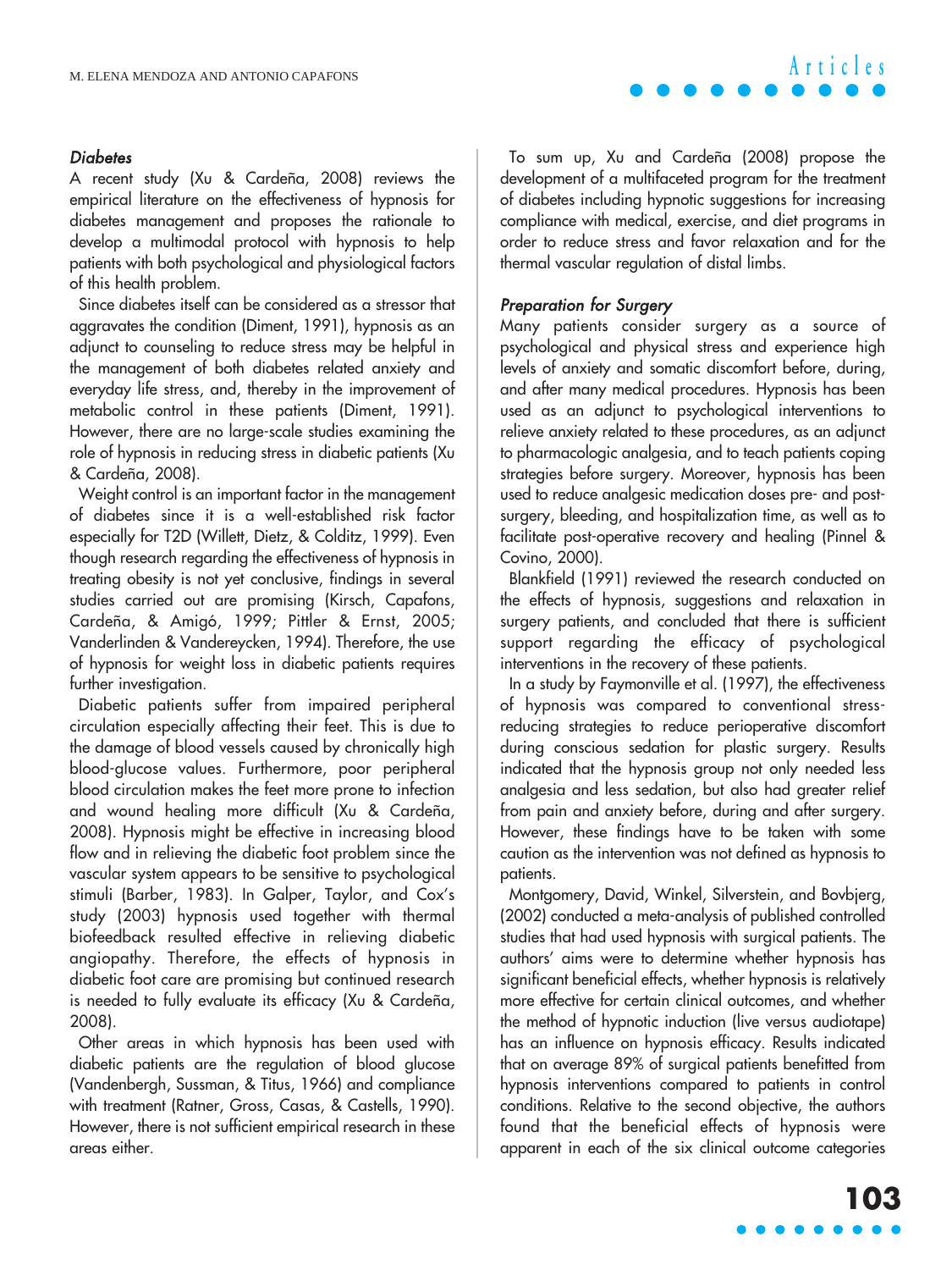chosen for the study, namely, negative affect, pain, pain medication needed, physiological indicators, recovery and length of procedure and hospitalization time. Furthermore, these benefits were found both in self-reports and objective measures in the last assessment. Regarding the induction method administered, there was no evidence of an influence on the outcomes. Hence, adjunctive hypnosis can be considered as effective in helping patients reduce adverse consequences of surgical interventions.

**Articles**

With regards to reducing medical procedure related anxiety, hypnosis along with guided imagery can help substantially before (Saadat et al., 2006), during, and after (Huth, Broome, & Good, 2004; Lang et al., 2000, 2006) the patient undergoes these procedures.

Lang et al. (1996) carried out a methodologically sound study in which a brief intervention including self-hypnosis and relaxation during radiologic procedures resulted in fewer procedural interruptions, seven times fewer units of medication and less self-administered analgesic medication than the patients in the control group without hypnosis.

Faymonville, Meurisse, and Fissette (1999) reviewed 1,650 cases of surgery in which hypnosis was used in a variety of procedures along with conscious sedation instead of general anesthesia. The authors found that hypnosis benefitted patients since they reported greater comfort and active participation, faster recovery, and a shorter hospital stay, compared to patients undergoing standard anesthesia protocols (Baglini et al., 2004; Faymonville et al., 1999).

A well-designed study conducted by Lang et al. (2000) compared patients undergoing cutaneous vascular and renal procedures treated with standard care, structured attention, and self-hypnosis relaxation. The results indicated that patients in the hypnosis group needed shorter times for operative procedures, and their hemodynamic stability was greater relative to patients in the attention control group. Furthermore, patients in attention and hypnosis groups required less medication than patients in the standard care condition.

Finally, Schnur, Kafer, Marcus, and Montgomery (2008) conducted a meta-analysis that so far represents the most extensive review of randomized trials on the effects of hypnosis to reduce emotional distress associated with medical procedures. The results indicate that nearly 82% of patients undergoing medical procedures who receive hypnosis show lower levels of emotional distress compared with patients in a control condition. These findings support the use of hypnosis as a nonpharmacologic intervention to reduce emotional distress in these patients.

In brief, taking into account the development of new surgical procedures that can be performed while the patient is awake, adjunctive hypnosis is a helpful intervention to reduce pain and psychological distress. Moreover, there is evidence that adjunctive hypnosis is superior to standard medical care in terms of quality of care as well as costs (Lang et al., 2006; Lang & Rosen, 2002).

#### **Oncology**

Hypnosis has been used with cancer patients to help them manage pain, reduce medical procedure related anxiety, and reduce postchemotherapy emesis and hyperemesis (Pinnel & Covino, 2000; Néron & Stephenson, 2007).

In a randomized controlled study conducted by Lyles, Burish, Krozely, and Oldham (1982), the efficacy of hypnosis for reducing nausea following chemotherapy treatments was examined. One group received progressive muscle-relaxation training and instructions to use guided imagery -in the detailed way hypnosis is usedto manage their anticipatory anxiety and reduce their postchemotherapy treatment nausea. Control groups consisted of a no-treatment condition and a therapistcontact group. The results indicated that cancer patients receiving relaxation training and guided imagery managed anxiety better and had significantly less severe and protracted nausea and vomiting at home after chemotherapy treatments.

Subsequently, Syrjala, Cummings, and Donaldson (1992) carried out a randomized study with bone marrow transplant patients to assess the efficacy of hypnosis in reducing postchemotherapy pain, nausea, and emesis. There were three control groups, namely, one receiving relaxation and cognitive restructuring, a second one receiving care as usual, and the last one with nonspecific attention. The authors found that patients in the hypnosis group significantly reduced their pain experience, whereas patients in the other groups did not differ in any other measure.

It is worth mentioning Spiegel and Moore's (1997) randomized trial whose results in a 10-year follow-up indicated that women with cancer who had received one year of weekly "supportive/expressive" group therapy significantly increased survival duration and time from recurrence to death.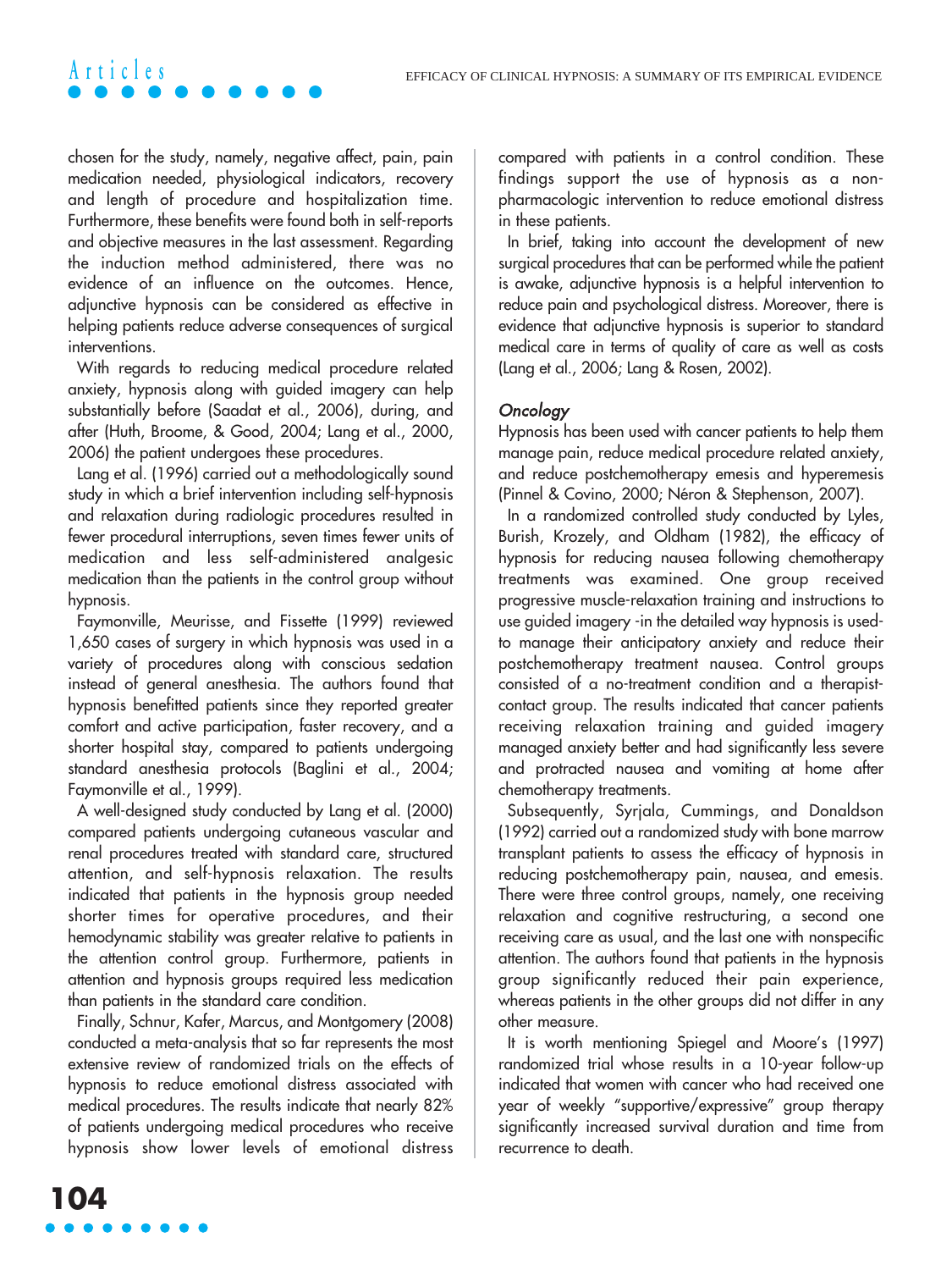Néron and Stephenson (2007) have put forth a treatment protocol for management of overt anxiety and phobic reactions in the radiotherapy suite, however, the empirical validation of the protocol needs to be conducted in future research.

In a study by Montgomery et al. (2007), patients who were scheduled for breast cancer surgery were randomly assigned to two groups. One received a 15-minute presurgery hypnosis session and the other a nondirective empathic listening session (attention control). The results showed that patients in the hypnosis group required less propofol and lidocaine, reported less pain intensity, pain unpleasantness, nausea, fatigue, discomfort, and emotional upset. The use of fentanyl, midazolam, and recovery room analgesics was similar in the two groups. Moreover, patients in the hypnosis group cost the institution \$772.71 less per patient than those in the control group. The authors concluded that these findings support the use of hypnosis with breast cancer surgery patients.

Finally, in Schnur et al.'s (2008) study, patients presenting for an excisional breast biopsy were randomly assigned to two groups; one received a 15-minute presurgery hypnosis session, and the other a 15-minute presurgery attention control session. The groups were equivalent in terms of demographics, medical variables and pre-intervention distress assessed on the day of surgery. Post-intervention results indicated that patients in the hypnosis group had significantly lower mean values for pre-surgery emotional upset, depressed mood, and anxiety, and significantly higher mean values for relaxation than attention controls. Therefore, the authors concluded that a brief pre-surgery hypnosis intervention can be effective in controlling pre-surgical distress in women awaiting diagnostic breast cancer surgery.

#### **Obstetrics**

Hypnosis has also been used in obstetrics to facilitate delivery. According to Pinnel and Covino's review (2000), studies on this subject claim that patients treated with hypnosis had greater satisfaction with birth experience (Freeman, MacCauley, Eve, & Chamberlain, 1986); shorter labor (Brann & Guzvica, 1987; Jenkins & Pritchard, 1993); and they used significantly less analgesic medications than control patients (Jenkins & Pritchard, 1993).

A subsequent review carried out by Cyna, McAuliffe, and Andrew (2004) found several studies in which mothers who used hypnosis needed less analgesia and less pain medication. The authors conclude that, in view of the possible benefits of including hypnosis in obstetrics, continued well-designed research is needed to confirm these effects during labor.

There is also evidence that hypnosis facilitates pregnancy in women who are undergoing in vitro fertilization interventions (Levitas et al., 2006).

More recently, Brown and Hammond (2007) reviewed the benefits and effectiveness of hypnosis in obstetrics and labor and delivery. In the studies they examined, it was found that hypnosis helps reduce labor and delivery pain significantly and the need for medication during and after labor and delivery. Moreover, hypnosis proved to be an effective adjunct to the medical treatment of preterm labor in a case of quadruplets. The authors suggest a multicenter randomized, clinical trial regarding the use of hypnosis for further research in order to evaluate the efficacy of hypnosis in this area (Brown & Hammond, 2007).

#### Dermatological Diseases

There are several anecdotic studies on hypnotic interventions successfully treating a variety of dermatologic conditions such as, eczema, ichtyosis, warts, and psoriasis (Ewin, 1992; Zachariae, Øster, Bjerring, & Kragballe, 1996). The interventions for warts and psoriasis are the most extensively studied.

Psoriasis is a benign, acute or chronic inflammatory skin disease that is hypothesized to have psychoneuroimmunologic involvement. In two reviews of the literature, several case reports and an experimental study were found supporting the benefits of psychological interventions in the treatment of psoriasis (Winchell & Watts, 1988; Zachariae et al., 1996).

On the other hand, there are anecdotal reports stating that hypnotic interventions result in reduced itching and discomfort caused by warts, and in structural changes and reduction of skin lesions (Pinnel & Covino, 2000). Imagery has also been associated to wart removal. In a study by Spanos, Stenstrom, and Johnston (1988), a cure rate of 50% in the participants who received hypnotic suggestions for wart elimination was found, which was significantly higher than in the placebo and no-treatment control conditions. Moreover, participants who lost most of their warts were those reporting more vivid suggested imagery and higher expectation for treatment success (Spanos, Stenstrom, & Johnston, 1988).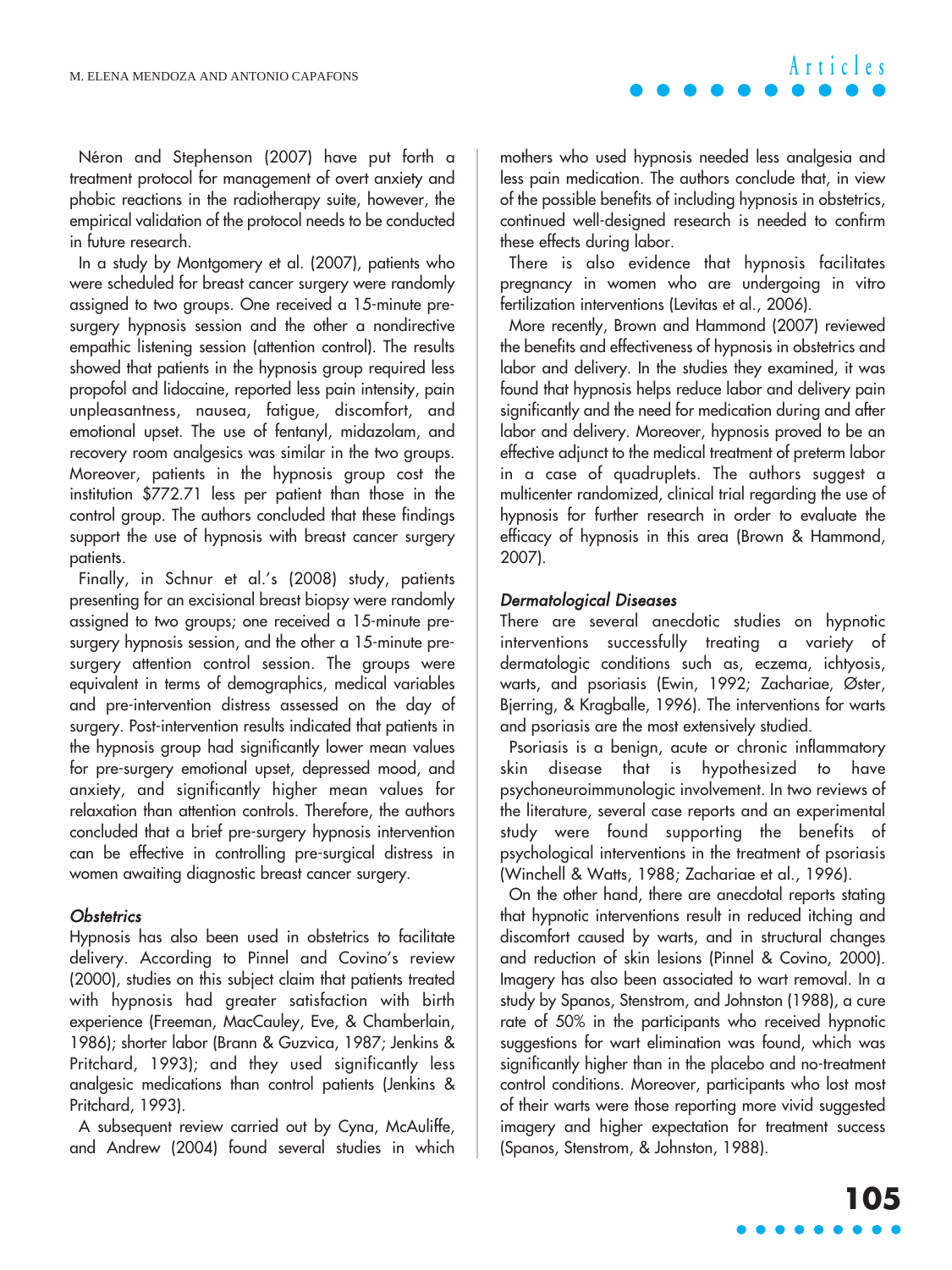Therefore, imagery and hypnosis appear to be costeffective methods to reduce or remove warts (Lynn & Kirsch, 2006).

#### Asthma

**Articles**

Asthma is an inflammatory disease of the airways that produces bronchoconstriction, shortness of breath, wheezing, congestion, and bronchospasm. Studies with asthmatic patients have compared the effectiveness of treatments with hypnosis and bronchodilators, and have evaluated the effectiveness of suggestions for relaxation, desensitization, distraction, and increased self-control on a number of outcome measures, such as utilization of medical services, self-report of symptom reduction, and return to work (Pinnell & Covino, 2000).

The largest randomized, controlled and prospective study was carried out by the British Tuberculosis Association (Research Committee of the British Tuberculosis Society, 1968). The effectiveness of hypnosis and progressive muscle relaxation was compared in 252 asthmatic patients. The results indicated that the patients in the hypnosis group reported to have significantly less wheezing and medication usage at the end of treatment, and, according to their physicians (who were blind to their treatment condition), improved more than the patients in the relaxation group. It is striking that a gender effect in the hypnosis group was observed in which women reported greater symptom reduction than men. The same result was also obtained in the study about stable asthma conducted by Ben-Zvi, Spohn, Young, and Kattan (1982).

On the other hand, findings from Ewer and Stewart (1986) and Ben-Zvi et al.'s (1982) studies support the effects of hypnosis in the improvement of pulmonary functioning in asthmatic patients, but only in those high and medium in hypnotizability respectively.

Recently, Brown (2007) reviewed controlled studies of hypnosis as an evidence-based therapy and concluded that hypnosis is "possibly efficacious" for treatment of symptom severity and illness-related behaviors and is "efficacious" for managing emotional states that exacerbate airway obstruction. Likewise, hypnosis is "possibly efficacious" for decreasing airway obstruction and stabilizing airway hyper-responsiveness in some patients, but there is not enough evidence that hypnosis affects asthma's inflammatory process. Therefore, it is necessary to replicate these results with larger samples and better experimental designs, paying careful attention

to the types of suggestions administered. Remaining issues, such as the relative contribution of expectancies, hypnotizability, hypnotic induction, and specific suggestions should be addressed in future research (Brown, 2007).

#### Immunology

A variety of studies have reported the ability of hypnosis to increase immune function (Bakke, Purtzer, & Newton, 2002; Kiecolt-Glaser, Marucha, Atkinson, & Glaser, 2001; Wood et al., 2003). However, due to the fact that small sample sizes and few immune parameters have been used in the assessment of treatment outcomes, these results should be extended and replicated. Likewise, according to Neumann (2005), the particular aspects of the hypnotic phenomena that account for these effects on immune function are still unclear, as well as whether they are of sufficient magnitude and durability to influence the health of patients in the long term. Nevertheless, in view of the fact that it is not common that psychological interventions have effects on strict physiological measures, findings of even a small effect size on immune function have important clinical implications (Montgomery & Schnur, 2004).

#### Hypertension

Hypertensive patients need to take medications for adequate blood pressure control. Hypnosis as an adjunct to cognitive-behavioral therapy has been used for treating patients suffering from hypertension (Lynn et al., 2000). In a pilot study, Raskin, Raps, Luskin, Carlson, and Cristal (1999) compared three groups of hypertensive inpatients. The first group learned self-hypnosis, the second one received the same attention and time, but without any specific relaxation procedure and the third group was assessed without having received any intervention. Follow-up results indicated that patients in the hypnosis group showed the greatest decrease in diastolic pressure followed by the attention alone group, and the control group. These findings suggest that adding hypnosis to standard medical treatment for hypertension may benefit patients.

A more recent study (Gay, 2007) used hypnosis to reduce the participants' hypertension and compared the results to a control group without treatment. After one year of follow-up, results revealed that hypnosis is efficacious in reducing blood pressure in short, medium, and long terms.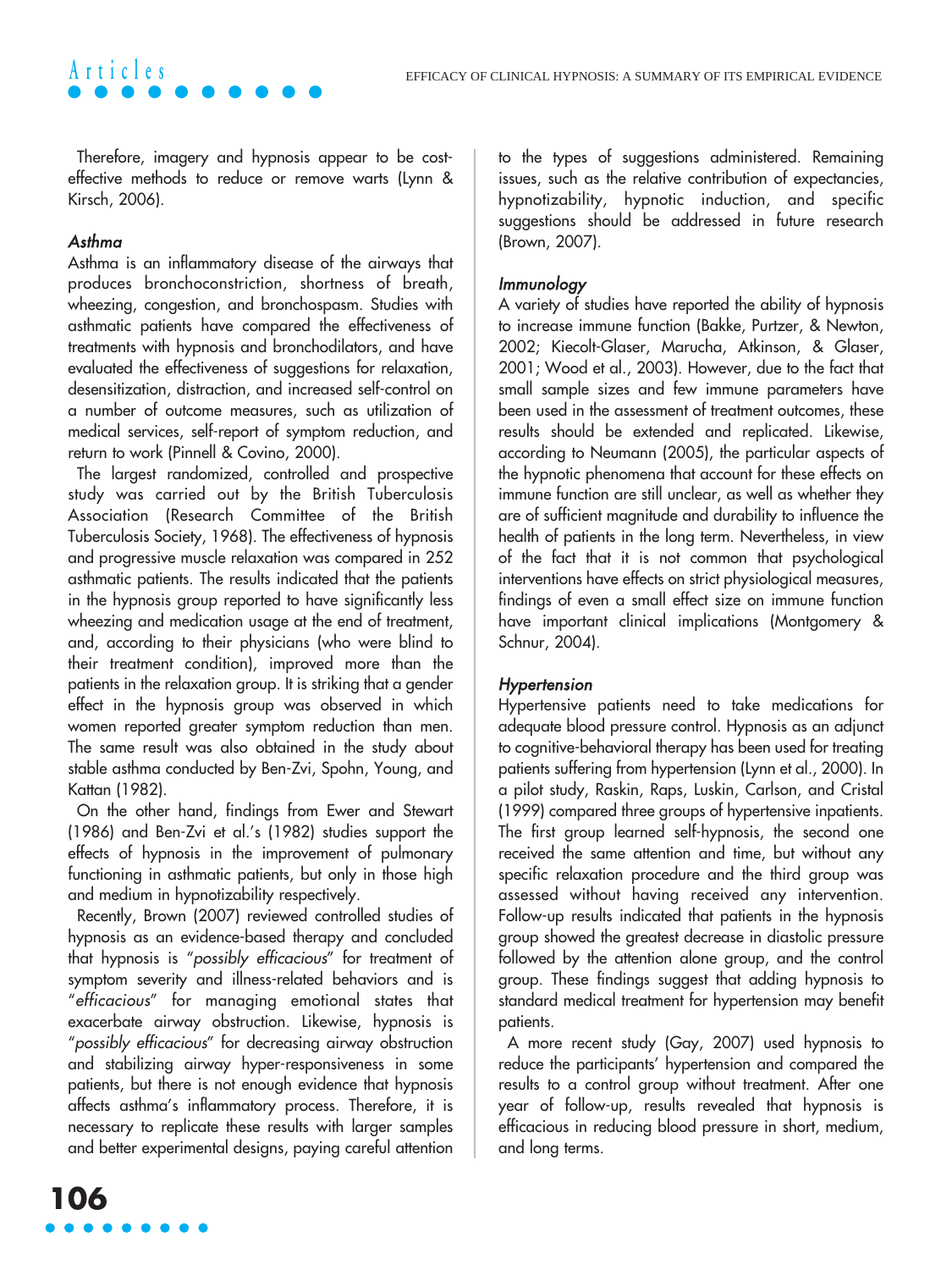#### Hypnosis in Othorhynolaringology

According to the literature, hypnosis may be a beneficial method for the relief of tinnitus (the perception of sound in the human ear in the absence of corresponding external sound) although more research is needed to establish its efficacy. Following are some of the studies reporting the effects of hypnosis.

Attias, Shemesh, Shoham, Shahar, and Sohmer (1990) compared the efficacy of self-hypnosis in patients suffering from tinnitus with two control groups, one who received a brief auditory stimulus to the ear with tinnitus and the other, a waiting-list group, who did not receive any formal treatment. The authors found that 73% of patients of the self-hypnosis group reported the disappearance of tinnitus during treatment sessions as compared with 24% in the brief auditory stimulus group. Furthermore, the hypnosis group was the only one showing significant improvement in symptom profiles in a long-term (2 months).

Attias et al. (1993) compared the efficacy of selfhypnosis, masking, and attentiveness to the patient's complaints in the relief of tinnitus. It was found in the results that self-hypnosis significantly reduced tinnitus severity since patients in the self-hypnosis group improved significantly in 7 out of 10 disturbing symptoms compared with the other conditions.

Ross, Lange, Unterrainer, and Laszig (2007) examined the therapeutic effects of hypnosis on subacute and chronic tinnitus within a controlled prospective, longitudinal study including 393 patients. Results at the end of the treatment revealed highly significant improvements in patients, namely, 90.5% of the patients with subacute tinnitus and 88.3% of the patients with chronic tinnitus decreased their score in the Tinnitus Questionnaire. Effect sizes in the treatment groups were superior to those in the waiting-list control groups. Likewise, an improvement in health-related quality of life was found in treatment groups. The authors concluded that hypnosis can be significantly helpful in reducing the annoyance of tinnitus as well as in enhancing healthrelated quality of life in a 28-day treatment.

In a non-randomized prospective longitudinal study, Maudoux, Bonnet, Lhonneux-Ledoux, and Lefebvre (2007), 49 patients with chronic tinnitus received a hypnotic intervention. The results showed that all patients reported being able to modulate their tinnitus through selfhypnosis and the scores in a tinnitus questionnaire decreased significantly for all of them. Even though these results should be replicated and compared with a control group, this clinical trial indicates that hypnosis is a promising technique in the treatment of tinnitus.

#### Hypnosis in Odontology

Hypnosis has a variety of applications in dentistry. A comprehensive review carried out by Chaves (1997) indicates that hypnosis can not only help patients relax and deal with stressful dental procedures and phobic anxiety to injections and other dental interventions, but it also can be very helpful in the following areas of dental practice: improved tolerance for orthodontic or prosthetic appliances; modification of maladaptive oral habits; reduction of the use of chemical anesthetics, analgesics and sedation; supplementation or substitution for surgical premedication; control of salivary flow and bleeding; therapeutic intervention for chronic facial pain syndromes such as temporomandibular disorders; a complement to the use of nitrous oxide; and enhanced compliance with personal oral hygiene recommendations (Chaves, 1997).

There are both anecdotal and empirical studies supporting the benefits of hypnosis as an adjunct technique in dentistry, although it should not be considered as a substitute for local anesthesia. The areas with less empirical support are the use of hypnosis to improve tolerance for orthodontic or prosthodontic appliances, and as a supplement or substitute for surgical premedication. On the basis of available evidence, further research in these areas is justified (Lynn & Kirsch, 2006).

Most research has been focused on the use of hypnosis to reduce anxiety, treat phobias and relieve chronic pain syndromes. In a study conducted in Hungary (Fabian, 1995) examining 45 odontological patients, hypnosis proved to be a useful adjunct method to reduce anxiety for 84.4% of the patients.

More recently, in a prospective comparative clinical study, Eitner et al. (2006) evaluated the effectiveness of hypnosis in a study with 45 highly anxious and nonanxious patients who had to undertake maxillofacial surgery. They were assessed using subjective experience and the following objective parameters: EEG, ECG, heart rate, blood pressure, blood oxygen saturation, respiration rate, salivary cortisol concentration, and body temperature. The results both during and subsequent to the surgery showed that hypnosis helped patients significantly reduce systolic blood pressure and respiration rate, and changes in the EEG were also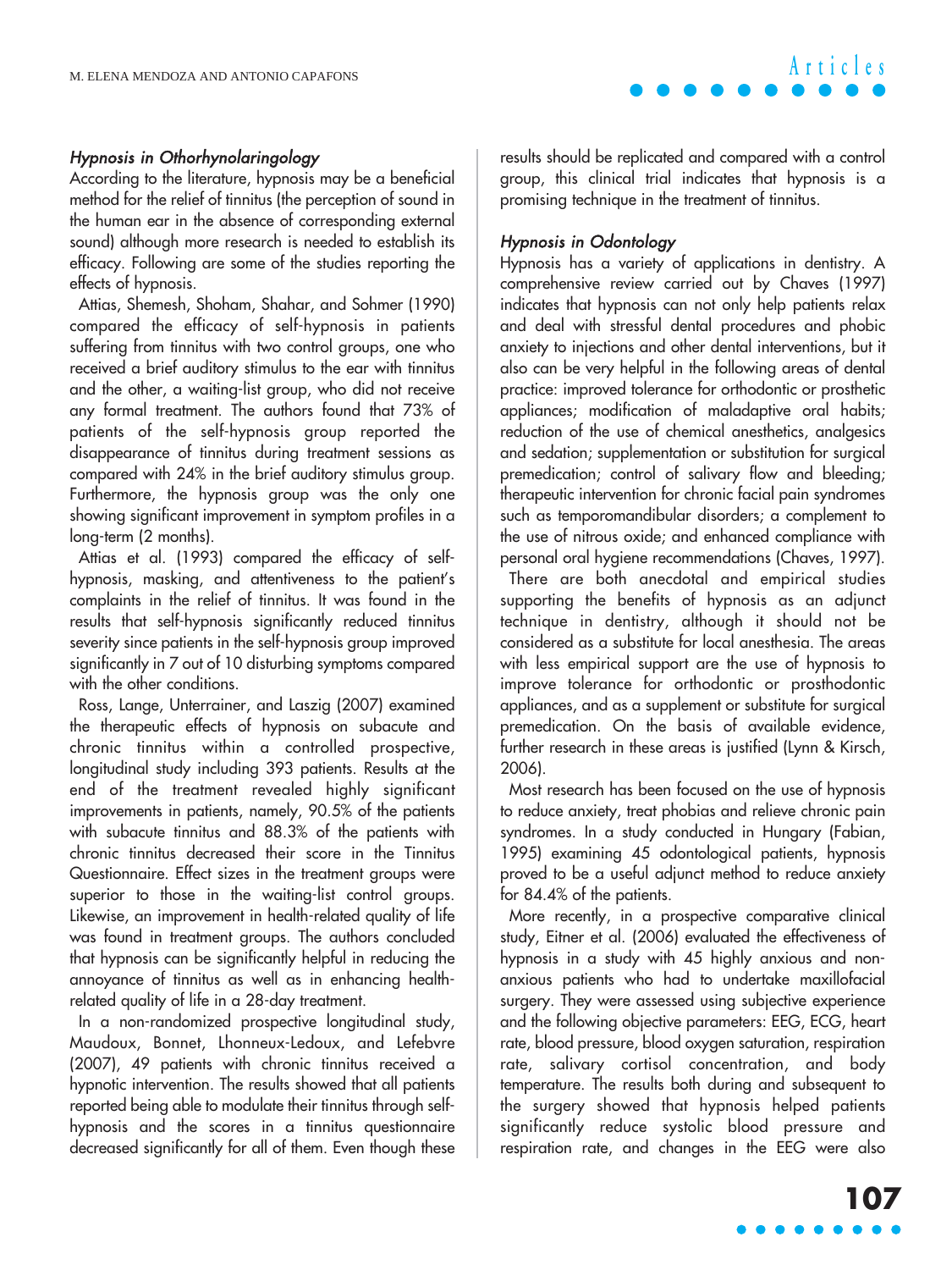registered. Moreover, the subjective level of relaxation increased at the same time as the neurophysiologic anxiety reactions (vital parameters) decreased. The authors concluded that hypnosis influenced both the psychological and the physiological reactions of dental anxiety during surgery and the results had long-term effects in future treatments (Eitner et al., 2006).

**Articles**

Temporomandibular disorders (TMD) are among chronic pain disorders treated in Odontology and are considered as a biopsychosocial dysfunction. According to the literature, they are caused by parafunctional clenching and grinding (occurring without awareness) generated by psychological stress, since these patients are prone to respond to stressors with more intense facial muscle activity (Simon & Lewis, 2000). Conventional treatments of TMD involve a dental and physical medicine approach including occlusal appliance therapy, physical therapy, and anti-inflammatory agents. However, it is estimated that approximately 23% of patients do not respond to these treatments whatsoever (Clark, Lanham, & Flack, 1988).

Thus, some behavioral techniques have been considered for treating TMD and have shown to benefit the patients (Dworkin, 1997). Given the established effectiveness of hypnosis for chronic pain, it has been used for treating TMD. Simon and Lewis' (2000) study evaluated the efficacy of hypnosis as a treatment for patients who were recalcitrant to conservative treatments for TMD. The results suggest that hypnosis is a potentially valuable treatment for these disorders. After the treatment, patients reported a significant decrease in pain frequency, duration, and intensity. Furthermore, patients showed a significant reduction in the frequency of their outpatient medical visits, as well as a significant improvement in their overall daily functioning. Even though these findings do not allow drawing absolute conclusions about hypnosis efficacy, treatment gains are not likely to be due to spontaneous improvement, since there were no changes found in the waiting-list group. Additionally, patients reported even less frequent TMD pain symptoms 6 months after the treatment and treatment gains were maintained at the 6 month follow-up (Simon & Lewis, 2000).

#### Hypnosis with Children

In view of the fact that children are thought to be more hypnotically suggestible than adults and that there is a great deal of empirical research supporting the benefits of hypnosis in treating medical and psychological problems

in adults, it seems plausible to think that clinical hypnosis should have the same or even more benefits in treating children. However, research regarding the efficacy of hypnosis with children is still in an early stage of development. Thus, in the literature there are plenty of uncontrolled outcome studies and case materials which play a role in indicating the most relevant areas on which to focus future research (Milling & Constantino, 2000). To date, there is a study that fulfills Chambless and Hollon's (1998) criteria and establishes that hypnosis is a "possibly efficacious" treatment for nocturnally enuretic children (Edwards & van der Spuy, 1985).

On the other hand, hypnosis has been used to treat a wide range of pediatric problems. In Milling and Constantino's (2000) review, existing controlled studies published thus far are described. With regards to children's learning problems, test anxiety has been treated with hypnosis. A study by Stanton (1994) compared a group of students using self-hypnosis with an education control group receiving the same attention time and strategies to reduce test anxiety. The self-hypnosis group achieved significantly greater reductions on the questionnaire measure of test anxiety at the end of the treatment as well as at the 6 month follow-up (Stanton, 1994).

There are some reports by clinicians describing successful results using hypnosis to enhance the academic performance of children suffering from learning disabilities (Crasilneck & Hall, 1985; Johnson, Johnson, Olson, & Newman, 1981), although further controlled studies are required to establish its efficacy.

As in the case of the findings regarding the influence of hypnosis on the immune system in adults, there is a study (Olness, Culbert, & Uden, 1989) suggesting that hypnotic interventions contribute to more resilient immune functioning in children by reducing the effects of stress.

The application of hypnosis in respiratory problems in children has been focused on cases of cystic fibrosis, a genetic disorder that causes dysfunction in the exocrine system and affects the lungs, producing severe respiratory distress. Belsky and Khanna (1994) compared a group of children with cystic fibrosis treated with self-hypnosis with a control group. The results revealed that the self-hypnosis group showed a greater improvement in pulmonary function, self-esteem, state anxiety, health and locus of control compared to the control group.

Another study addressing respiratory problems is the three-year experience reported by Anbar and Hummell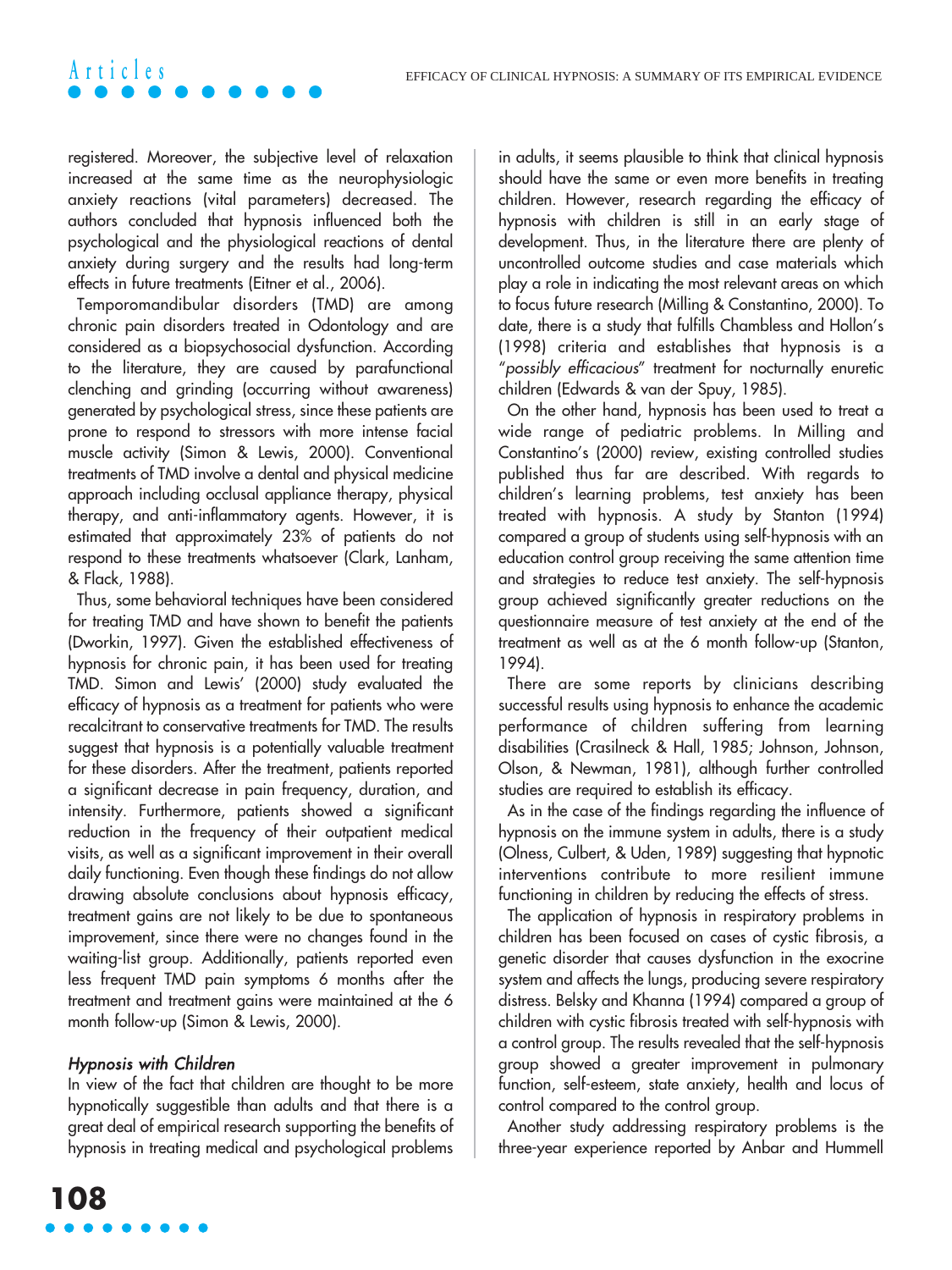(2005) in a pediatric center for pulmonary problems using self-hypnosis to ameliorate anxiety, asthma, chest pain, dyspnea, habit cough, hyperventilation, and vocal cord dysfunction. The authors found that 82% of the patients reported improvement or resolution of their symptoms.

In cases of childhood cancers, chemotherapy is one of the treatments of choice, but it has many unpleasant side effects such as nausea and vomiting that lead many children to become noncompliant with their chemotherapy regimens (Milling & Constantino, 2000). Hypnosis has been used to relieve these symptoms. Zeltzer, Dolgin, LeBaron, and LeBaron (1991) developed an innovative, imagination-focused form of clinical hypnosis for helping children with cancer. These authors conducted a study in which a group treated with imagination-focused hypnosis was compared with a group treated with distraction and relaxation techniques, and a control group that received an equivalent amount of intervention time spent in conversation. After the treatment, results showed that children reporting a shorter duration of nausea were those in hypnosis and distraction/relaxation conditions. Additionally, children treated with hypnosis reported a significantly shorter duration of vomiting than those in the control group. Overall, these results suggest that imagination-focused hypnosis produced the greatest relief from the side effects of chemotherapy (Zeltzer et al., 1991).

Jacknow, Tschann, Link, and Boyce (1994) compared the effectiveness of hypnosis with standard medical treatment (i.e., antiemetic medications) for reducing chemotherapy distress. Children in the hypnosis condition learned self-hypnosis with imagination techniques along with progressive muscle relaxation and direct suggestions for emesis control, whereas those in the control conditions spent an equivalent amount of time conversing with a therapist. Medication was administered in a base dosage of antiemetic medication plus additional medication as needed for children in the control condition and only on an as-needed basis for children in the hypnosis group. At the end of the intervention, episodes of nausea and vomiting were equivalent in both conditions, however, children in the control condition required significantly more antiemetic medication than did children in the hypnosis group. Furthermore, at 1 to 2 months after diagnosis, children in the hypnosis group experienced significantly less anticipatory nausea than those in the control group. This study together with the one by Zeltzer

et al. (1991) supports the benefits of hypnosis both in a traditional and imagination-oriented mode for ameliorating chemotherapy side effects in pediatric oncology patients (Milling & Constantino, 2000).

More recently, Richardson et al. (2007) conducted a meta-analysis reviewing the efficacy of hypnosis for cancer chemotherapy-induced nausea and vomiting (CINV) in children. Meta-analysis results revealed a large effect size of treatment with hypnosis when compared with treatment as usual, and the effect was comparable to that obtained through cognitive-behavioral therapy. Although continued methodologically rigorous research is required, the authors conclude that hypnosis may be a clinically valuable intervention for anticipatory and CINV in children.

With regards to pain relief in children, studies to evaluate the effectiveness of hypnosis have been focused on pain and distress caused by invasive medical procedures, such as bone marrow aspirations and lumbar punctures. Kuttner, Bowman, and Teasdale (1988) compared the relief provided by the use of hypnosis during bone marrow aspiration with distraction and a control condition. The results showed significantly greater reductions in observer-rated pain and anxiety in the hypnosis and distraction groups for older children and in the hypnosis group for younger children. However, there were no differences in self-report measures of pain and anxiety. Despite being somewhat contradictory, these results tend to suggest that hypnosis was the intervention which produced the greatest relief across age ranges.

Zeltzer and LeBaron (1982) evaluated the effectiveness of imagination-focused hypnosis for relieving the distress caused by bone marrow aspiration and lumbar punctures. The results showed that hypnosis compared with distraction was significantly more efficacious in reducing pain and anxiety during these medical procedures.

On the whole, these studies suggest that hypnosis may provide significant relief to children who have to undergo painful and stressful medical procedures (Milling & Constantino, 2000).

In a study conducted by Lobe (2006), it was evaluated whether perioperative hypnosis reduces the length of hospitalization and alters the need for postoperative analgesics in patients undergoing the Nüss procedure (video thoracoscopic correction) for pectus excavatum. Children suffering from pectus excavatum experience shortness of breath, exercise intolerance, and chest pain.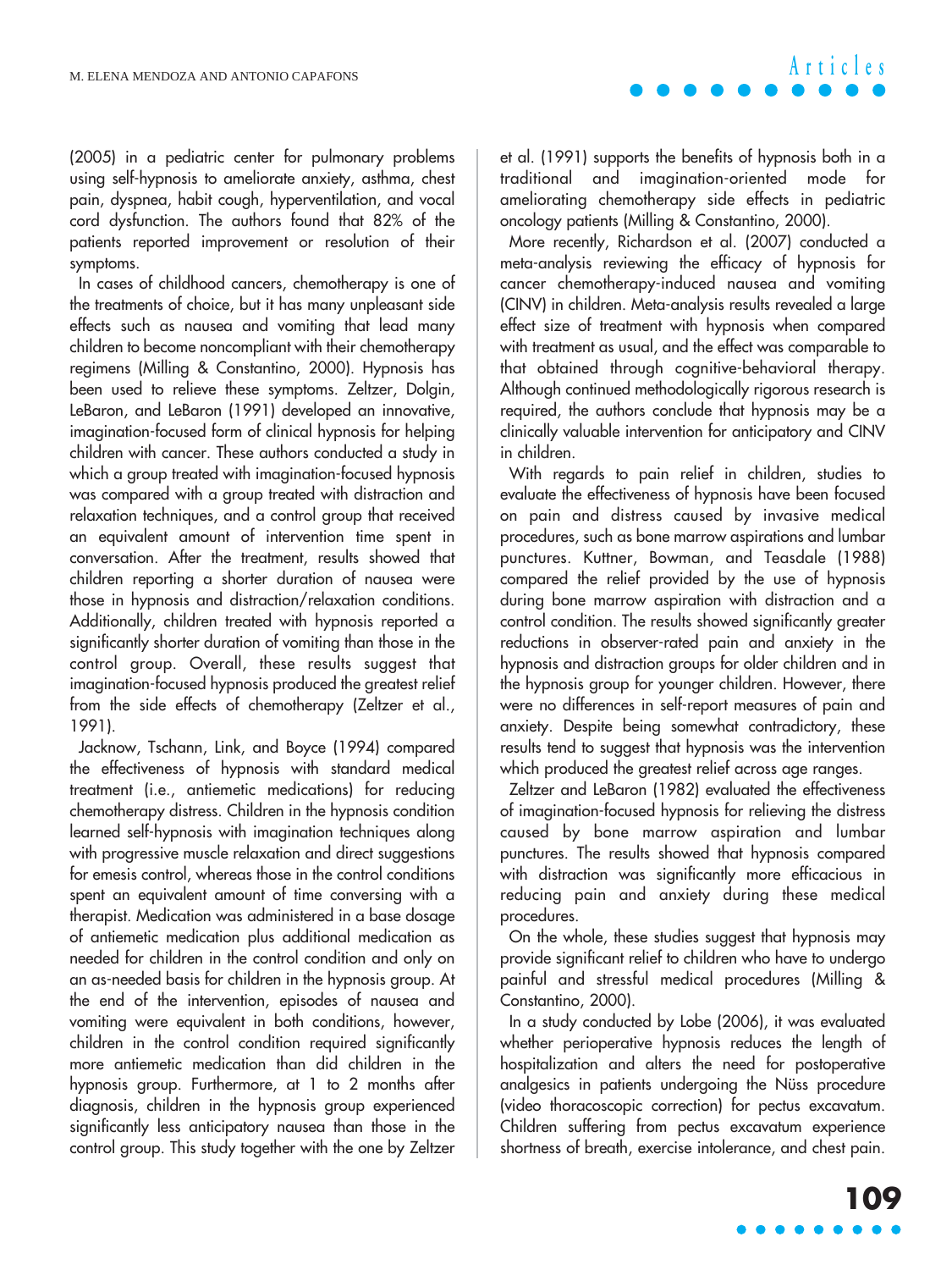Results of Lobe's study revealed that patients in the hypnosis group spent an average of 2.8 days in the hospital compared with 4.6 days in the non-hypnosis group. Moreover, children in the hypnosis group required less parenteral narcotic use and controlled postoperative discomfort only using oral analgesics (Lobe, 2006).

**Articles**

Uman, Chambers, McGrath, and Kisely (2006) reviewed the literature supporting the efficacy of psychological (cognitive-behavioral) interventions to help children manage or reduce pain and distress produced by needle-related procedures. The authors concluded that hypnosis is the most promising strategy based on pain self-report measures.

Liossi, White, and Hatira (2006) carried out a prospective controlled trial to compare the efficacy of a local analgesic with a combination of the local analgesic plus hypnosis in the relief of lumbar puncture-induced pain and anxiety in children with cancer. The authors found that patients in the hypnosis plus local analgesic group reported less anticipatory anxiety, less procedurerelated pain and anxiety, and demonstrated less distress during the procedure compared with their counterparts in the local analgesic alone group.

A systematic review of the effectiveness of hypnosis for procedure-related pain and distress in children with cancer (Richardson, Smith, McCall, & Pilkington, 2006) concluded that hypnosis is a clinically valuable intervention for the relief of procedure-related pain and distress, although additional research is needed.

A controlled, randomized trial conducted in pediatric urology by Butler, Symons, Henderson, Shortliffe, and Spiegel (2005) was designed to examine whether relaxation and analgesia facilitated with hypnosis could reduce distress and procedure time for children undergoing voiding cystourethrography (VCUG). This radiologic procedure in children can be painful and frightening. It is clearly desirable to avail of techniques for the reduction and management of anxiety, distress and pain which will result in a greater compliance to the initial assessment, as well as to the follow-ups, and therefore, increase treatment efficacy. The authors compared a routine care control group with a group receiving selfhypnosis training. Findings indicated moderate to large effect sizes both in objective and subjective measures in the hypnosis group. Furthermore, significant benefits for the hypnosis group compared with the control group were found in the following areas: parents of children in the hypnosis group reported that the procedure was significantly less traumatic for their children compared with their previous VCUG procedure; observational ratings of distress levels during the procedure were significantly lower for children in the hypnosis group; medical staff reported that the procedure was significantly more difficult to conduct in children in the routine care group; and total procedural time was significantly shorter (by almost 14 minutes) for the hypnosis group. These findings have important clinical repercussions and additional research improving the design limitations is recommended.

Vlieger, Menko-Frankenhuis, Wolfkamp, Tromp, and Benninga (2007) conducted a randomized controlled trial to examine the effectiveness of gut-directed hypnotherapy in the treatment of children with functional abdominal pain (FAP) or irritable bowel syndrome (IBS). The authors compared children suffering from either of these problems; one group was treated with standard medical therapy and 6 sessions of supportive therapy and the other with 6 sessions of gut-directed hypnotherapy. The results showed that hypnotherapy was highly superior with a significantly greater reduction in pain scores compared with the control group. At 1 year follow-up, 85% of the patients in the hypnosis group had accomplished successful treatment compared with 25% of patients in the standard medical therapy group. The authors concluded that gut-directed hypnotherapy is highly effective in treating children with longstanding FAP or IBS.

Finally, a recent review of the clinical applications of pediatric hypnosis (Gold, Kant, Belmont, & Butler, 2007) identifies and appraises studies published on the role of clinical hypnosis in the management of specific pediatric medical and psychological conditions. Despite the wide range of possible applications of pediatric hypnosis and many reported successes, most research to date comprises case reports and small, uncontrolled group studies. Therefore, given that hypnosis is considered as a promising tool to help manage a variety of pediatric conditions, continued research using randomized, controlled methodologies as well as adequate sample sizes is essential in order to establish its efficacy.

#### **CONCLUSIONS**

Overall, the evidence reviewed indicates that hypnotic treatments are a potential adjunctive to other interventions which help patients manage and improve a wide range of psychological and medical problems, as well as their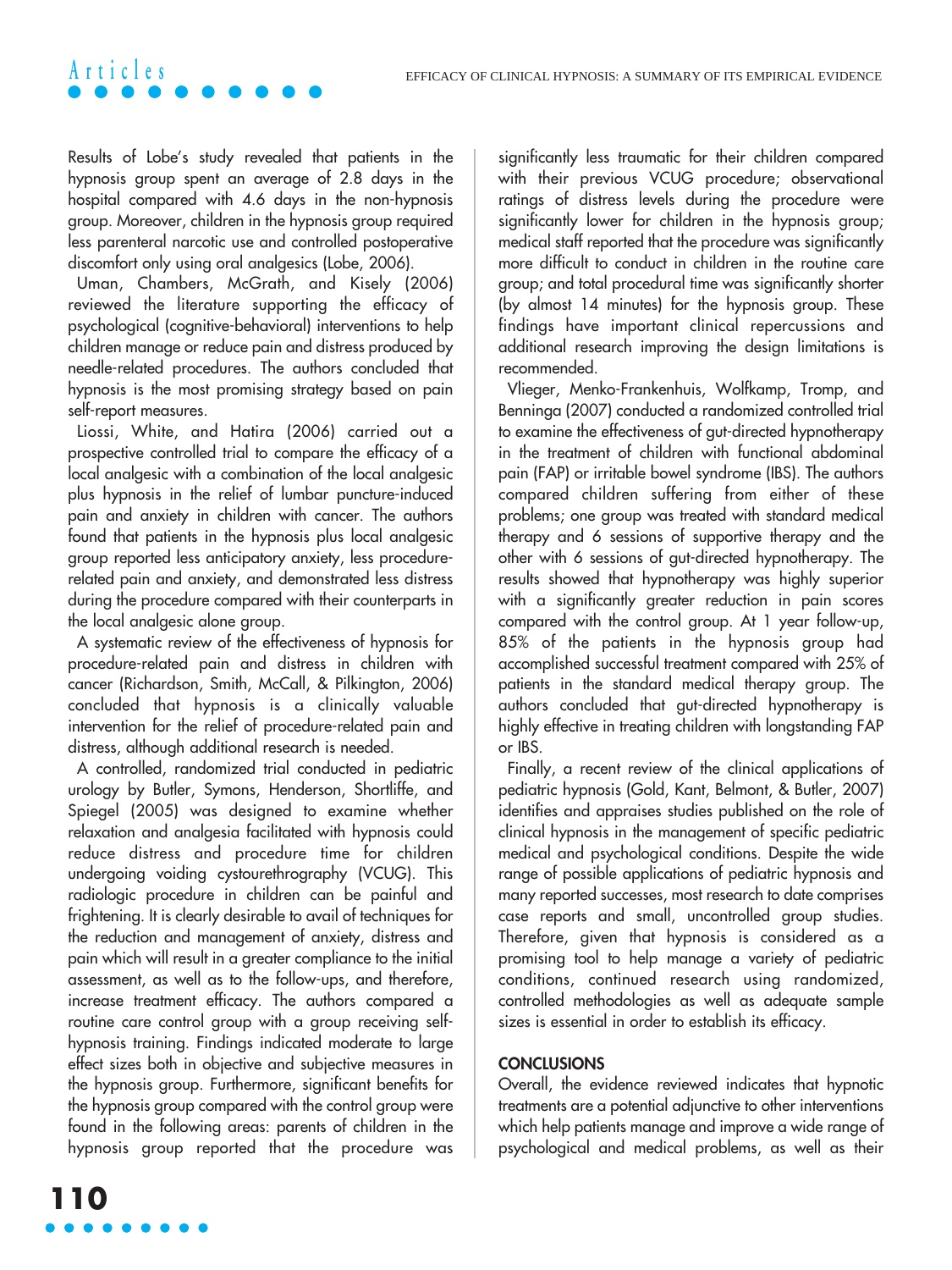quality of life. It is noteworthy that the research reviewed regarding hypnosis efficacy has used hypnosis either as the only intervention or as an adjunct to psychotherapy. By and large, as Flammer and Bongartz's (2003) metaanalysis indicates, the efficacy of hypnosis when it is used alone without any other explicit psychotherapeutic intervention has shown a medium efficacy of hypnosis for ICD-10 codable disorders and a low efficacy for the use of hypnosis in support of medical procedures (Flammer & Bongartz, 2003). Therefore, the most promising empirical evidence of the efficacy of hypnosis has hitherto been found when it is used as an adjunct to psychological and medical interventions. Yet, few studies fulfill rigorous methodological criteria for evaluating the status of hypnosis as an efficacious adjunct treatment, although it noticeably increases the efficiency of those procedures to which it is added (Lynn & Green, 2000; Schoenberger, 2000). Thus, hypnotic procedures are considered efficacious in pain management and emotional elements of asthma; probably efficacious as an adjunct in treating depression, certain sleep disorders, weight reduction, smoking cessation, asthma, enuresis in children, and preparation for surgery. In other areas such as irritable bowel syndrome, even though there are long-term positive results and two protocols, one of them standardized, there are no studies fulfilling Chamless and Hollon's criteria to categorically state that it is a possibly efficacious procedure. In Odontology there are no conclusive studies supporting its efficacy, or at least no more conclusive than in other areas with little empirical evidence.

Additional research with larger sample sizes and improved experimental designs is required to establish the efficacy of hypnosis in those areas in which its use has shown to be promising, and especially in other areas in which the evidence for the efficacy of applied hypnosis is based more on personal experience than on controlled research, such as in sexology, sport psychology, education, etc.

To sum up, findings to date are significant enough to warrant more research and encourage clinicians to incorporate hypnosis into their clinical repertoire of efficacious and efficient procedures. Therefore, it is difficult to understand the persistence of excluding hypnosis from the Spanish Public Health Service. It would be more reasonable to exclude hypnotherapy when the use of hypnosis is understood to be the only intervention (for instance, as some lay-hypnotherapists try to

disseminate, for curing cancer or disorders in which retrovirals are used…), and to accept clinical hypnosis as an interesting and very efficacious adjunct to medical and psychological interventions. The empirical evidence clearly indicates that hypnosis, especially in the health field, increases the efficacy of the interventions, as well as their efficiency with regard to both the client/patient's satisfaction and the saving of time and money which involves benefits for the Administration. According to our viewpoint, it is a deontological matter to give patients information about the benefits they can obtain through the use of hypnosis, in addition to advocating for its use in the Public Health Service setting.

#### **REFERENCES**

- Alladin, A., & Alibhai, A. (2007). Cognitive hypnotherapy for depression: An empirical investigation. International Journal of Clinical and Experimental Hypnosis, 55, 147-166.
- Anbar, R.D., & Hummell, K.E. (2005). Teamwork approach to clinical hypnosis at a pediatric pulmonary center. American Journal of Clinical Hypnosis, 48, 45- 49.
- Attias, J., Shemesh, Z., Sohmer, H., Gold, S., Shoham, C., & Faraggi, D. (1993). A comparison between selfhypnosis, masking and attentiveness for alleviation of chronic tinnitus. Audiology, 2, 205-212.
- Attias, J., Shemesh, Z., Shomer, H., Shulman, H., & Shahar, A. (1990). Efficacy of self-hypnosis for tinnitus relief. Scandinaviane Audiology, 19, 245-249.
- Baglini, R., Sesana, M., Capuano, C., Gnecchi-Ruscone, T., Ugo, L., & Danzi, G. (2004). Effect of hypnotic sedation during percutaneous transluminal coronary angioplasty on myocardial ischemia and cardiac sympathetic drive. American Journal of Cardiology, 93, 1035-1038.
- Bakke, A.C., Purtzer, M.Z., & Newton, P. (2002). The effect of hypnotic-guided imagery on psychological well-being and immune function in patients with prior breast cancer. Journal of Psychosomatic Research, 53, 1131-1137.
- Belsky, J., & Khanna, P. (1994). The effects of selfhypnosis for children with cystic fibrosis: A pilot study. American Journal of Clinical Hypnosis, 36, 282-292.
- Ben-Zvi, Z., Spohn, W.A., Young, S.H., & Kattan, M. (1982). Hypnosis for exercise-induced asthma. The American Review of Respiratory Disease, 125, 392- 395.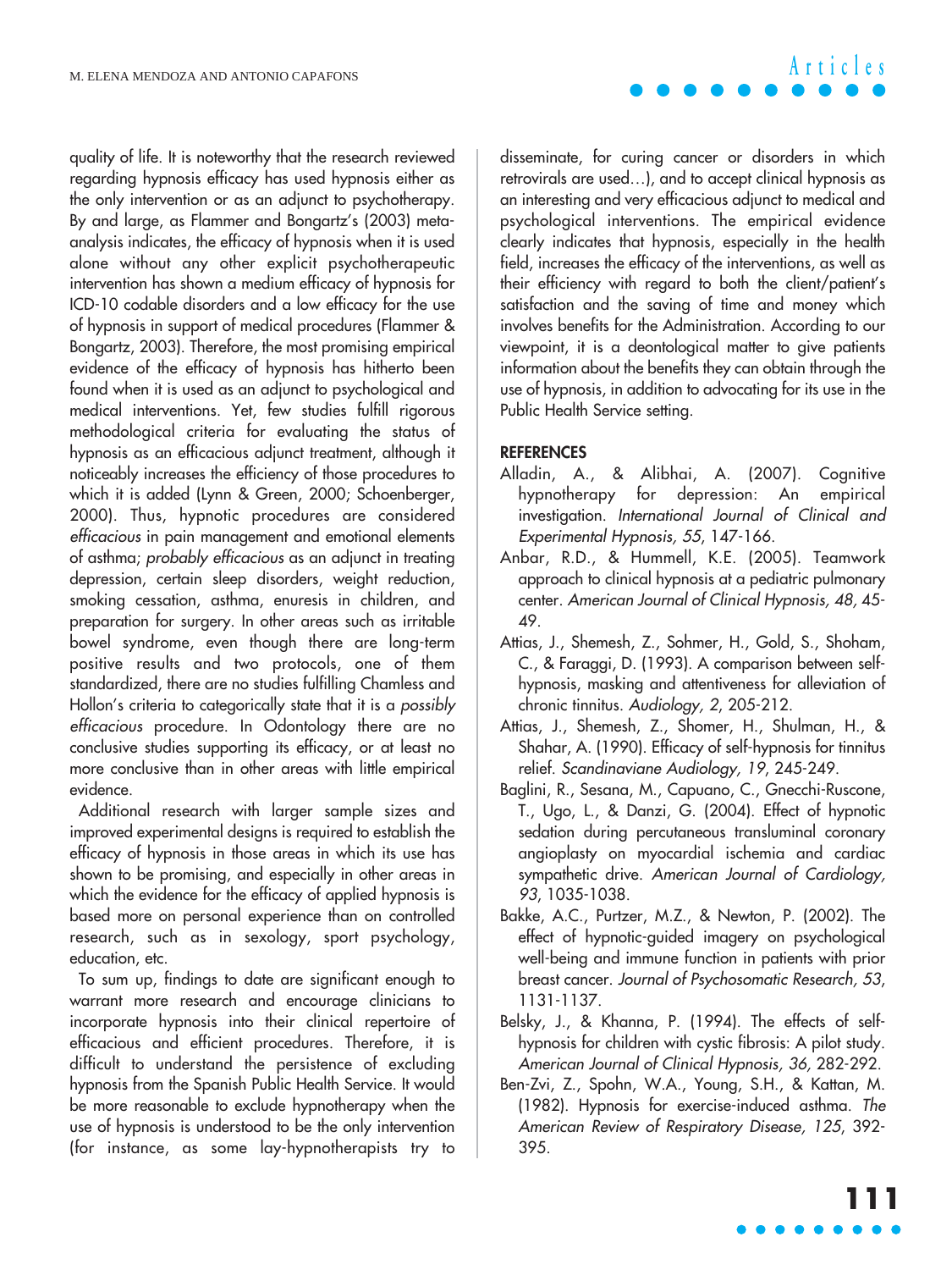- Blankfield, R.P. (1991). Suggestion, relaxation, and hypnosis as adjuncts in the care of surgery patients: A review of the literature. American Journal of Clinical Hypnosis, 33, 1782-1786.
- Bolocofsky, D.N., Spinler, D., & Coulthard-Morris, L. (1985). Effectiveness of hypnosis as an adjunct to behavioural weight management. Journal of Clinical Psychology, 41, 35-41.
- Butler, L.D., Symons, B.K., Henderson, S.L., Shortliffe, L.D., & Spiegel, D. (2005). Hypnosis reduces distress and duration of an invasive medical procedure for children. Pediatrics, 115, 77-85.
- Brann, L., & Guzvica, S. (1987). Comparison of hypnosis with conventional relaxation for antenatal and intrapartum use: A feasibility study in general practice. Journal of Royal College of General Practitioners, 37, 437-440.
- Brom, D., Kleber, R.J., & Defare, P.B. (1989). Brief psychotherapy for post-traumatic stress disorder. Journal of Consulting and Clinical Psychology, 87, 607-612.
- Brown, D. (2007). Evidence-Based Hypnotherapy for Asthma: A Critical Review. International Journal of Clinical and Experimental Hypnosis, 55, 220-249.
- Brown, D., & Hammond, D.C. (2007). Evidence-Based Clinical Hypnosis in Obstetrics, Labor and Deliver, and Preterm Labor. International Journal of Clinical and Experimental Hypnosis, 55, 355-371.
- Bryant, R.A., Guthrie, R.M., & Moulds, M.L. (2001). Hypnotizability in acute stress disorder. American Journal of Psychiatry, 158, 600-604.
- Bryant, R.A., Moulds, M.L., Nixon, R.D., Mastrodomenico, J., Felmingham, K., & Hopwood, S. (2005). Hypnotherapy and cognitive behaviour therapy of acute stress disorder: A 3-year follow-up. Behavioral and Research and Therapy, 44, 1331- 1335.
- Cardeña, E. (2000) Hypnosis in the treatment of trauma: A promising, but not fully supported, efficacious intervention. International Journal of Clinical and Experimental Hypnosis, 48, 225-238.
- Castel, A., Pérez, M., Sala, J., Padrol, A., & Rull, M. (2007). Effect of hypnotic suggestion on fibromyalgic pain: Comparison between hypnosis and relaxation. European Journal of Pain, 11, 463-468.
- Clark, G.T., Lanham, F., & Flack, V.F. (1988). Treatment outcome results for consecutive TMJ patients. Journal of Craniomandibular Disorders Facial Oral Pain, 2,

87-95.

- Crasilneck, H.B., & Hall, J.A. (1985). Clinical hypnosis: Principles and applications (2<sup>nd</sup> ed.). New York: Grune & Strantton.
- Cyna, A.M., McAuliffe, G.L., & Andrew, M.I. (2004). Hypnosis for pain relief in labour and childbirth: A systematic review. British Journal of Anaesthesia, 93, 505-11.
- Chambless, D.L., & Hollon, S.D. (1998). Defining empirically supported therapies. Journal of Consulting and Clinical Psychology, 66, 7-18.
- Chaves, J.F. (1997). Hypnosis in dentistry: Historical overview and critical appraisal. Hypnosis International Monographs, 3, 5-23.
- Diment, A.D. (1991). Uses of hypnosis in diabetes-related stress management counseling. Australian Journal of Clinical & Experimental Hypnosis, 19, 97-101.
- Dworkin, S.F. (1997). Behavioral and educational modalities. Oral surgery, oral medicine, oral pathology, oral radiology, and endodontics, 83,128-33.
- Edwards, S.D., & van der Spuy, H.I. (1985). Hypnotherapy as a treatment for enuresis. Journal of Child Clinical Psychology, Psychiatry and Allied Health Disciplines, 26, 161-170.
- Eitner, S., Wichmann, M., Schultze-Mosgau, S., Schlegel, A., Leher, A., Heckmann, J., Heckmann, S., & Holst, S. (2006). Neurophysiologic and long-term effects of clinical hypnosis in oral and maxillofacial treatment- a comparative interdisciplinary clinical study. International Journal of Clinical and Experimental Hypnosis, 54, 457-479.
- Elkins, G., Jensen, M.P., & Patterson, D.R. (2007). Hypnotherapy for the management of chronic pain. International Journal of Clinical and Experimental Hypnosis, 55, 275-287.
- Elkins, G., Marcus, J., Bates, J., Rajab, M.H., & Cook, T. (2006). Intensive hypnotherapy for smoking cessation: A prospective study. International Journal of Clinical and Experimental Hypnosis, 54, 303-315.
- Elkins, G., & Rajab, M.H. (2004). Clinical hypnosis for smoking cessation: Preliminary results of a threesession intervention. International Journal of Clinical and Experimental Hypnosis, 52, 73-81.
- Ewer, T.C., & Stewart, D.E. (1986). Improvement in bronchial hyper-responsiveness in patients with moderate asthma after treatment with a hypnotic technique: A randomized controlled trial. British Medical Journal, 293, 1129-1132.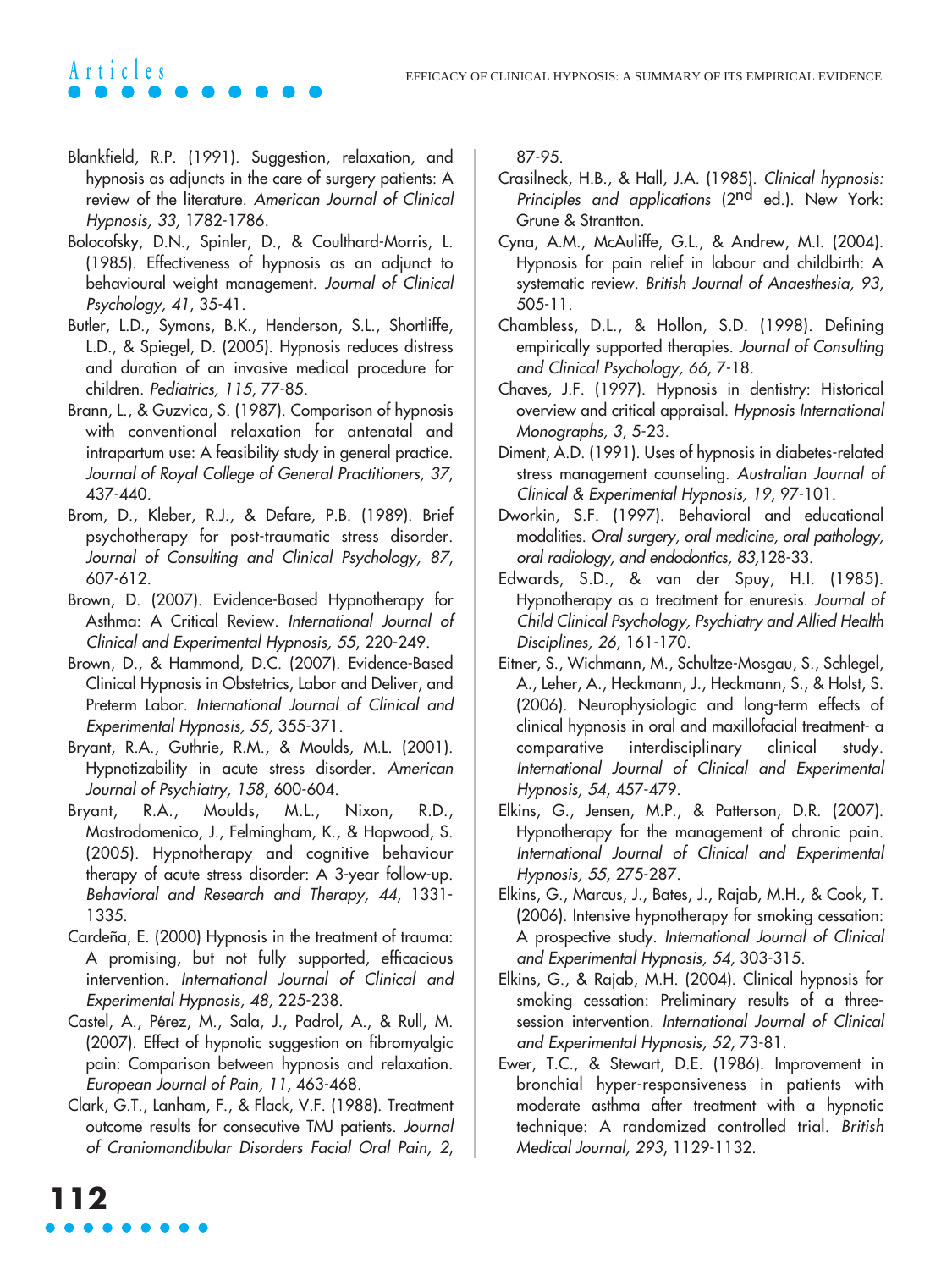- Ewin, D.M. (1992). Hypnotherapy for warts (Verruca Vulgaris): 41 consecutive cases with 33 cures. American Journal of Clinical Hypnosis, 35, 1-10.
- Fabian, T.K. (1995). Hypnosis in dentistry. I. Comparative evaluation of 45 cases of hypnosis. Fogorvosi Szemle, 88, 111-115.
- Faymonville, M.E., Mambourg, P.H., Joris, J., Vrijens, B., Fissette, J., Albert, A., & Lamy, M. (1997). Psychological approaches during conscious sedation. Hypnosis versus stress reducing strategies: A prospective randomized study. Pain, 73, 361-367.
- Faymonville, M.E., Meurisse, M., & Fissette, J. (1999). Hypnosedation: A valuable alternative to traditional anaesthetic technicques. Acta Chirurgica Belgica, 99, 141-146.
- Flammer, E., & Alladin, A. (2007). The efficacy of hypnotherapy in the treatment of psychosomatic disorders: Meta-analytic evidence. International Journal of Clinical and Experimental Hypnosis, 55, 251-274.
- Flammer, E., & Bongartz, W. (2003). On the efficacy of hypnosis. A meta-analytic study. Contemporary Hypnosis, 20, 179-197.
- Freeman, R.M., MacCauley, A.J., Eve, L., & Chamberlain, G.V.P. (1986). Randomized trial of self-hypnosis for analgesia in labour. British Medical Journal, 292, 657-658.
- Galper, D.I., Taylor, A.G., & Cox, D.J. (2003). Current status of mind-body interventions for vascular complications of diabetes. Family & Community Health, 26, 34-40.
- Gay, M.C. (2007). Effectiveness of hypnosis in reducing mild essential hypertension: A one-year follow-up. International Journal of Clinical and Experimental Hypnosis, 55, 67-83.
- Gold, J.I., Kant, A.J., Belmont, K.A., & Butler, L. (2007). Practitioner review: Applications of pediatric hypnosis. Journal of Child Psychology and Psychiatry, 48, 744- 754.
- Gonsalkorale, W.M. (2006). Gut-directed hypnotherapy: The Manchester approach for treatment of irritable bowel syndrome. International Journal of Clinical and Experimental Hypnosis, 54, 27-50.
- Gonsalkorale W.M., Houghton, L.A., & Whorwell, P.J. (2002). Hypnotherapy in irritable bowel syndrome: A large-scale audit of a clinical service with examination of factors influencing responsiveness. American Journal of Gastroenterology, 97, 954-61.
- Gonsalkorale, W.M., & Whorwell, P,J. (2005). Hypnotherapy in the treatment of irritable bowel syndrome. European Journal of Gastroenterology and Hepatology, 17, 15-20.
- Green, J.P. (1996). Cognitive-behavioral hypnotherapy for smoking cessation: A case study in a group setting. In S.J. Lynn, I. Kirsch, & J.W. Rhue (Eds.), Casebook of Clinical Hypnosis. Washington, D.C.: American Psychological Association.
- Green, J.P., & Lynn, S.J. (2000). Hypnosis and suggestion-based approaches to smoking cessation: An examination of the evidence. International Journal of Clinical and Experimental Hypnosis, 48, 195-224.
- Green, J.P., Lynn, S.J., & Montgomery, G.H. (2008). Gender-Related Differences in Hypnosis-Based Treatments for Smoking: A Follow-up Meta-Analysis. American Journal of Clinical Hypnosis, 50, 259-271.
- Hammond, D.C. (2007). Review of the efficacy of clinical hypnosis with headaches and migraines. International Journal of Clinical and Experimental Hypnosis, 55, 207-219.
- Huth, M.M., Broome, M.E., & Good, M. (2004). Imagery reduces children's postoperative pain. Pain, 110, 439- 448.
- International Journal of Clinical and Experimental Hypnosis (2000). The status of hypnosis as an empirically validated clinical intervention, 48, 2.
- Jacknow, D.S., Tschann, J.M., Link, M.P., & Boyce, W.T. (1994). Hypnosis in the prevention of chemotherapyrelated nausea and vomiting in children: A prospective study. Developmental and Behavioral Pediatrics, 15, 258-264.
- Jenkins, M.W., & Pritchard, M.H. (1993). Hypnosis: Practical applications and theoretical considerations in normal labour. British Journal of Obstetrics and Gynaecology, 100, 221-226.
- Jensen, M.P., McArthur, K.D., Barber, J., Hanley, M.A., Engel, J.M., Romano, J.M., Cardenas, D.D., Kraft, G.H., Hofman, A.J., & Patterson, D.R. (2006). Satisfaction with, and the beneficial side effect of, hypnotic analgesia. International Journal of Clinical and Experimental Hypnosis 54, 432-47.
- Johnson, L.S., Johnson, D.L., Olson, M.R., & Newman, J.P. (1981). The uses of hypnotherapy with learningdisabled children. Journal of Clinical Psychology, 37, 291-299.
- Karlin, R. (2007) Hypnosis in the management of pain and stress: Mechanisms, findings and procedures. In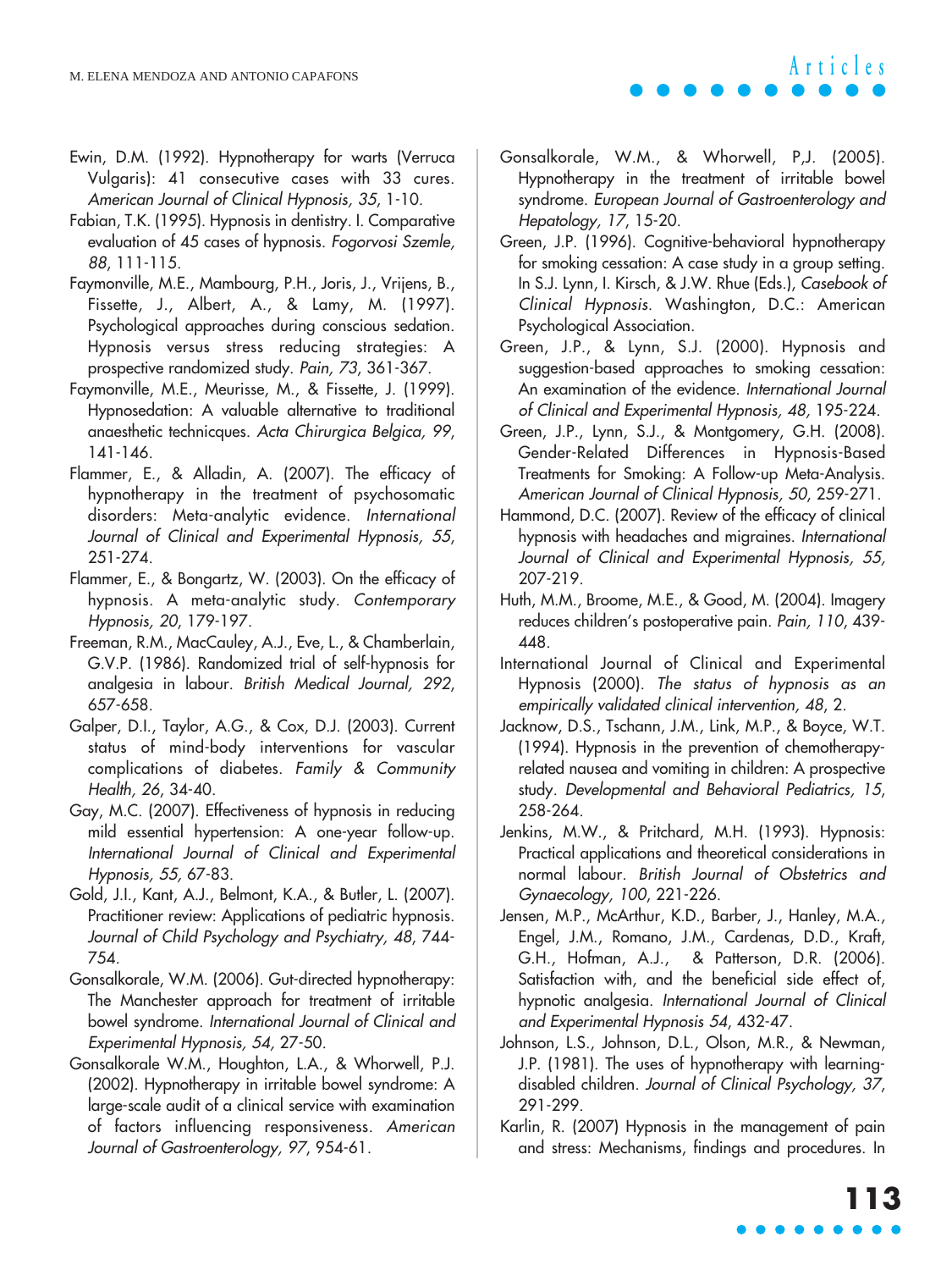Lehrer, P. & Woolfolk, R. (Eds.), Principles and practice of stress management ( $3<sup>rd</sup>$  edition) (pp. 125-150). New York: Guilford.

- Kiecolt-Glaser, J.K., Marucha, P.T., Atkinson, C., & Glaser, R. (2001). Hypnosis as a modulator of cellular immune dysregulation during acute stress. Journal of Consulting and Clinical Psychology, 69, 674-682.
- Kihlstrom, J.F. (1985). Hypnosis. Annual Review of Psychology, 36, 385-418.
- Kirsch, I., Capafons, A., Cardeña, E., & Amigó, S. (1999). Clinical hypnosis and self-regulation: An introduction. In I. Kirsch, A. Capafons, E. Cardeña, & S. Amigó (Eds.), Clinical hypnosis and self-regulation therapy: A cognitive-behavioral perspective (pp. 3- 18). Washington, DC: American Psychological Association.
- Kuttner, L., Bowman, M., & Teasdale, M. (1988). Psychological treatment of distress, pain, and anxiety for young children with cancer. Journal of Developmental and Behavioral Pediatrics, 9, 374-381.
- Lang, E.V., Benotsch, E.G., Fick, L.J., Lutgendorf, S., Berbaum, M.L., Berbaum, K.S., Logan, H., & Spiegel, D. (2000). Adjunctive non-pharmacological analgesia for invasive medical procedures: A randomised trial. Lancet, 355, 1486-1490.
- Lang, E.V., Berbaum, K.S., Faintuch, S., Hatsiopoulou, O., Halsey, N., Li, X., Berbaum, M.L., Laser, E., & Baum, J. (2006). Adjunctive self-hypnotic relaxation for outpatient medical procedures: A prospective randomized trial with women undergoing large core breast biopsy. Pain, 126, 3-4.
- Lang, E.V., Joyce, J.S., Spiegel, D., Hamilton, D., & Lee, K.K. (1996). Self-hypnotic relaxation during interventional radiological procedure: Effects on pain perception and intravenous drug use. International Journal of Clinical and Experimental Hypnosis, 44, 106-119.
- Lang, E.V., & Rosen, M. (2002). Cost analysis of adjunct hypnosis for sedation during outpatient interventional procedures. Radiology, 222, 375-382.
- Levitas E., Parmet A., Lunenfeld E., Burstein E., Friger M., Bentov Y., & Potashnik G. (2006) Impact of hypnosis during embryo transfer on the outcome of in vitro fertilization-embryo transfer: A case-control study. Fertility and Sterility, 85, 1404-1408.
- Liossi, C., White, P., & Hatira, P. (2006). Randomized clinical trial of local anesthetic versus a combination of local anesthetic with self-hypnosis in the management

of pediatric procedure-related pain. Health Psychology, 25, 307-315.

- Lobe, T.E. (2006). Perioperative hypnosis reduces hospitalization in patients undergoing the Nuss procedure for pectus excavatum. Journal of Laparoendoscopic & Advanced Surgical Techniques. Part A, 16, 639-642.
- Lyles, J.N., Burish, T.G., Krozely, M.G., & Oldham, R.K. (1982). Efficacy of relaxation training and guided imagery in reducing the aversiveness of cancer chemotherapy. Journal of Consulting and Clinical Psychology, 50, 509-524.
- Lynn, S.J., & Kirsch, I. (2006). Essentials of clinical hypnosis. An evidence-based approach. Washington, D.C.: American Psychological Association.
- Lynn, S.J., Neufeld, V., Rhue, J.W., & Matorin, A. (1993). Hypnosis and smoking cessation: A cognitivebehavioral treatment. In J.W. Rhue, S.J. Lynn, & I. Kirsch (Eds.), Handbook of clinical hypnosis (pp. 555- 586). Washington, DC: American Psychological Association.
- Lynn, S.J., Kirsch, I., Barabasz, A., Cardeña, E., & Patterson, D. (2000). Hypnosis as an empirically supported clinical intervention: The state of the evidence and a look to the future. International Journal of Clinical and Experimental Hypnosis, 48, 239-259.
- Maudoux, A., Bonnet, S., Lhonneux-Ledoux, F., & Lefebvre, P. (2007). Ericksonian hypnosis in tinnitus therapy. B-ENT, 3, 75-77.
- Martínez-Valero, C., Castel, A., Capafons, A., Sala, J., Espejo, B., & Cardeña, E. (2008). Hypnotic treatment synergizes the psychological treatment of fibromyalgia: A single pilot study. American Journal of Clinical Hypnosis, 50, 311-321.
- Mendoza, M.E. (2000). La hipnosis como adjunto en el tratamiento del hábito de fumar: estudio de caso (Hypnosis as an adjunct for smoking cessation: A case report.) Psicothema, 12, 330-338.
- Milling, L.S., & Constantino,C.A. (2000). Clinical hypnosis with children: First steps toward empirical support. International Journal of Clinical and Experimental Hypnosis, 48, 113-137.
- Montgomery, G.H., Bovbjerg, D.H., Schnur, J.B., David, D., Goldfarb, A., Weltz, C.R., Schechter, C., Graff-Zivin, J., Tatrow, K., Price, D.D., Silverstein, J.H. (2007). A Randomized Clinical Trial of a Brief Hypnosis Intervention to Control Side Effects in Breast Surgery Patients. Journal of the National Cancer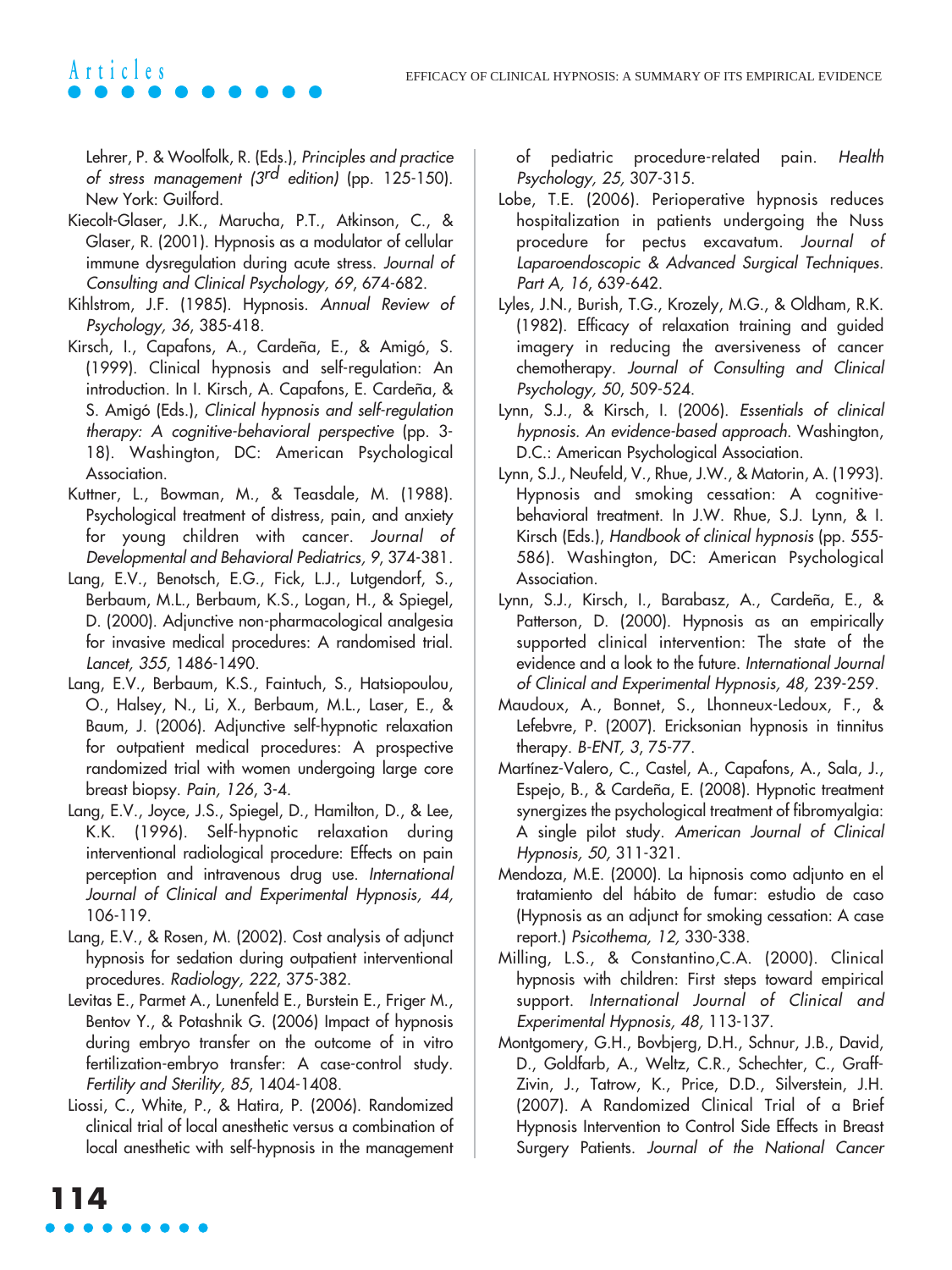Institute, 99, 1304-1312.

- Montgomery, G.H., David, D., Winkel, G., Silverstein, J., & Bovbjerg, D. (2002). The effectiveness of adjunctive hypnosis with surgical patients: A meta-analysis. Anesthesia and Analgesia, 94, 1639-1645.
- Montgomery, G.H., DuHamel, K.N., & Reed, W.H. (2000). A meta-analysis of hypnotically induced analgesia: How effective is hypnosis? International Journal of Clinical and Experimental Hypnosis, 48, 138-153.
- Montgomery, G.H., & Schnur, J.B. (2004). Eficacia y aplicación de la hipnosis clínica (Efficacy and applications of clinical hypnosis). Papeles del Psicólogo, 89, 3-8.
- Néron, S., & Stephenson, R. (2007). Effectiveness of hypnotherapy with cancer patients' trajectory: Emesis, acute pain, and analgesia and anxiolysis in procedures. International Journal of Clinical and Experimental Hypnosis, 55, 336-354.
- Neumann, P. (2005). The use of hypnosis in modifying immune system response. Australian Journal of Clinical and Experimental Hypnosis, 33, 140-159.
- National Institute of Health (1996).Technology assessment panel on integration of behavioral and relaxation approaches to treatment of chronic pain and insomnia. Journal of the American Medical Association, 276, 313-318.
- Olness, K., Culbert, T., & Uden, D. (1989). Self-regulation of salivary immunoglobulin A by children. Pediatrics, 83, 66-71.
- Palsson, O.S. (2006). Standardized hypnosis treatment for irritable bowel syndrome: The North Carolina protocol. International Journal of Clinical and Experimental Hypnosis, 54, 51-64.
- Patterson, D.R., & Jensen, M.P. (2003). Hypnosis and clinical pain. Psychological Bulletin, 129, 495-521.
- Pinnell, C.M., & Covino, N.A. (2000) Empirical findings on the use of hypnosis in medicine: A critical review. International Journal of Clinical and Experimental Hypnosis, 48, 170-194.
- Pittler M.H., & Ernst, E. (2005). Complementary therapies for reducing body weight: A systematic review. International Journal of Obesity, 29, 1030-1038.
- Raskin, R., Raps, C., Luskin, F., Carlson, R., & Cristal, R. (1999). Pilot study of the effect of self-hypnosis on the medical management of essential hypertension. Stress and Health, 15, 243-247.
- Ratner, H., Gross, L., Casas, J., & Castells, S. (1990). A

hypnotherapeutic approach to the improvement of compliance in adolescent diabetics. American Journal of Clinical Hypnosis, 32, 154-159.

- Research Committee of the British Tuberculosis Society. (1968). Hypnosis for asthma: A controlled trial. A report to the Research Committee of the British Tuberculosis Association. British Medical Journal, 4, 71-76.
- Richardson, J., Smith, J.E., McCall, G., & Pilkington, K. (2006). Hypnosis for procedure-related pain and distress in pediatric cancer patients: A systematic review of effectiveness and methodology related to hypnosis interventions. Journal of Pain and Symptom Management, 31, 70-84.
- Richardson, J., Smith, J.E., McCall, G., Richardson, A., Pilkington, K., & Kirsch, I. (2007). Hypnosis for nausea and vomiting in cancer chemotherapy: A systematic review of the research evidence. European Journal of Cancer Care, 16, 402-412.
- Ross, U.H., Lange, O., Unterrainer, J., & Laszig, R. (2007). Ericksonian hypnosis in tinnitus therapy: Effects of a 28-day inpatient multimodal treatment concept measured by Tinnitus-Questionnaire and Health Survey SF-36. European Archives of Otorhinolaryngology, 264, 483-488.
- Saadat, H., Drummond-Lewis, J., Maranets, I., Kaplan, D., Saadat, A., Wang, S.M., & Kain, Z.N. (2006). Hypnosis reduces preoperative anxiety in adult patients. Anesthesia & Analgesia, 102, 1394–1396.
- Schnur, J.B., Bovbjerg, D.H., David, D., Tatrow, K., Goldfarb, A.B., Silverstein, J.H., Weltz, C.R., & Guy H. Montgomery, G.H. (2007). Hypnosis decreases presurgical distress in excisional breast biopsy patients. Anesthesia & Analgesia, 106, 440-444.
- Schnur, J.B., Kafer, I., Marcus, C., & Montgomery, G.H. (2008). Hypnosis to manage distress related to medical procedures: A meta-analysis. Contemporary Hypnosis, 25, 114-128.
- Schoenberger, N.E. (2000). Research on hypnosis as an adjunct to cognitive-behavioral psychotherapy. International Journal of Clinical and Experimental Hypnosis, 48, 154-169.
- Simon, E.P., & Lewis, D.M. (2000). Medical hypnosis for temporomandibular disorders: Treatment efficacy and medical utilization outcome. Oral Surgery, Oral Medicine, Oral Pathology, Oral Radiology, and Endodontics, 90, 54-63.

Simrén, M. (2006). Hypnosis for irritable bowel